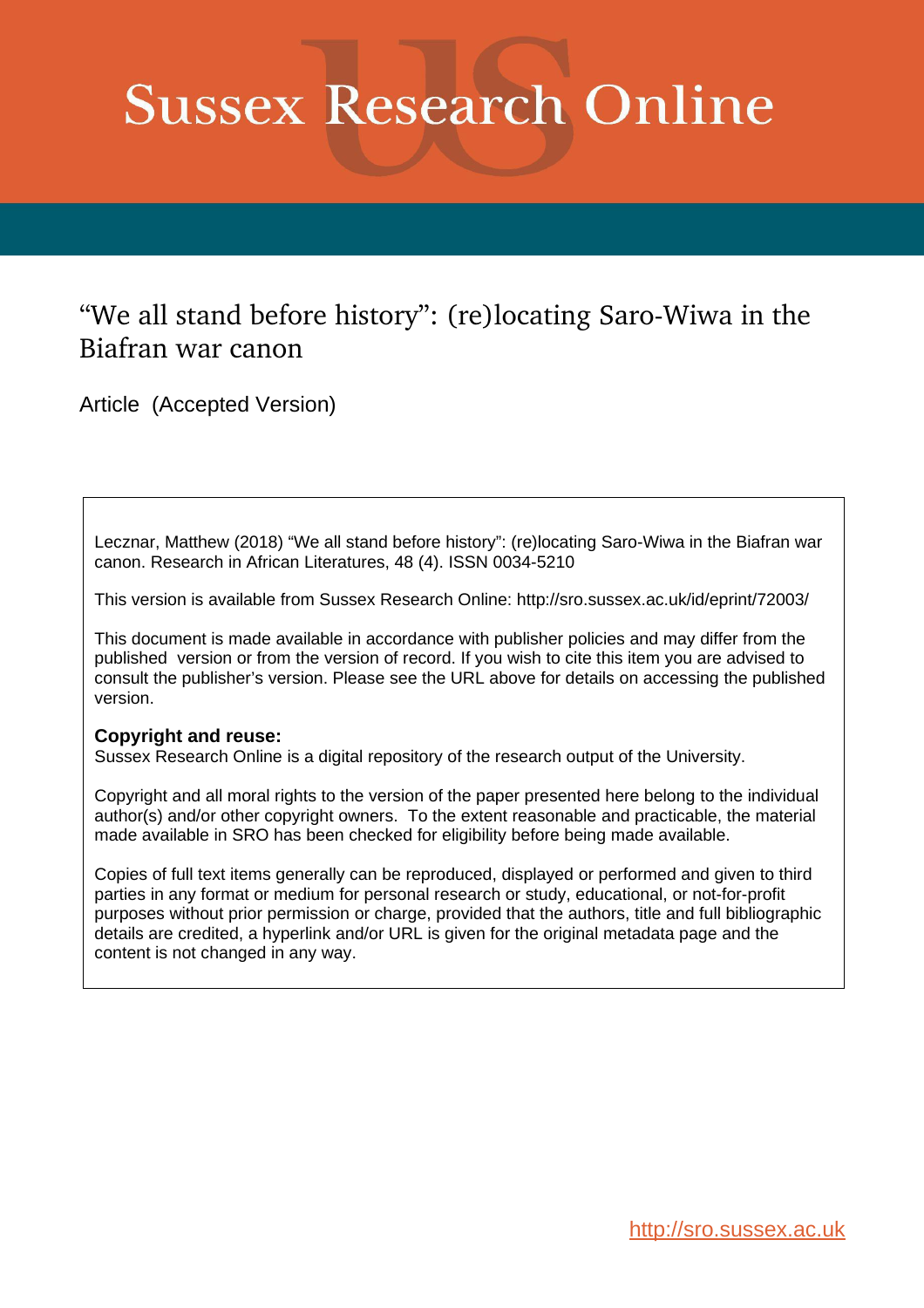# "We all stand before history": (Re)Locating Saro-Wiwa in the Biafran war canon

#### Abstract

Since Ken Saro-Wiwa's execution in 1995, critical accounts of his intellectual legacy have tended to focus on the influence of the Ogoni struggle on his writing, and as a consequence have overlooked the role played by the Nigeria-Biafra war in the development of his intellectual sensibility. Given that Saro-Wiwa worked as a government administrator during the war, and wrote a novel, a memoir, and a book of poetry in response to the conflict, this article works to relocate his legacy in the trajectory of Biafran war literature. By exploring Saro-Wiwa's negotiation of ideas of canon and history in his Biafran war writing, this article argues that the civil war is a traumatic but transformative preoccupation of his literary and political work. In doing so, it draws on theoretical insights about the self-reflexive narration of history and trauma, and engages with the potential for poetry to textually re-embody marginalized voices.

I am one of the very few Nigerians who were privileged to be close to the events of the crisis in its various theatres. My experience may therefore be of interest. (Saro-Wiwa, *On a Darkling Plain: An Account of the Nigerian Civil War* 10)

They speak of war Of bows and arrows […] I sing my love For Maria. (Saro-Wiwa, *Songs in a Time of War* 13)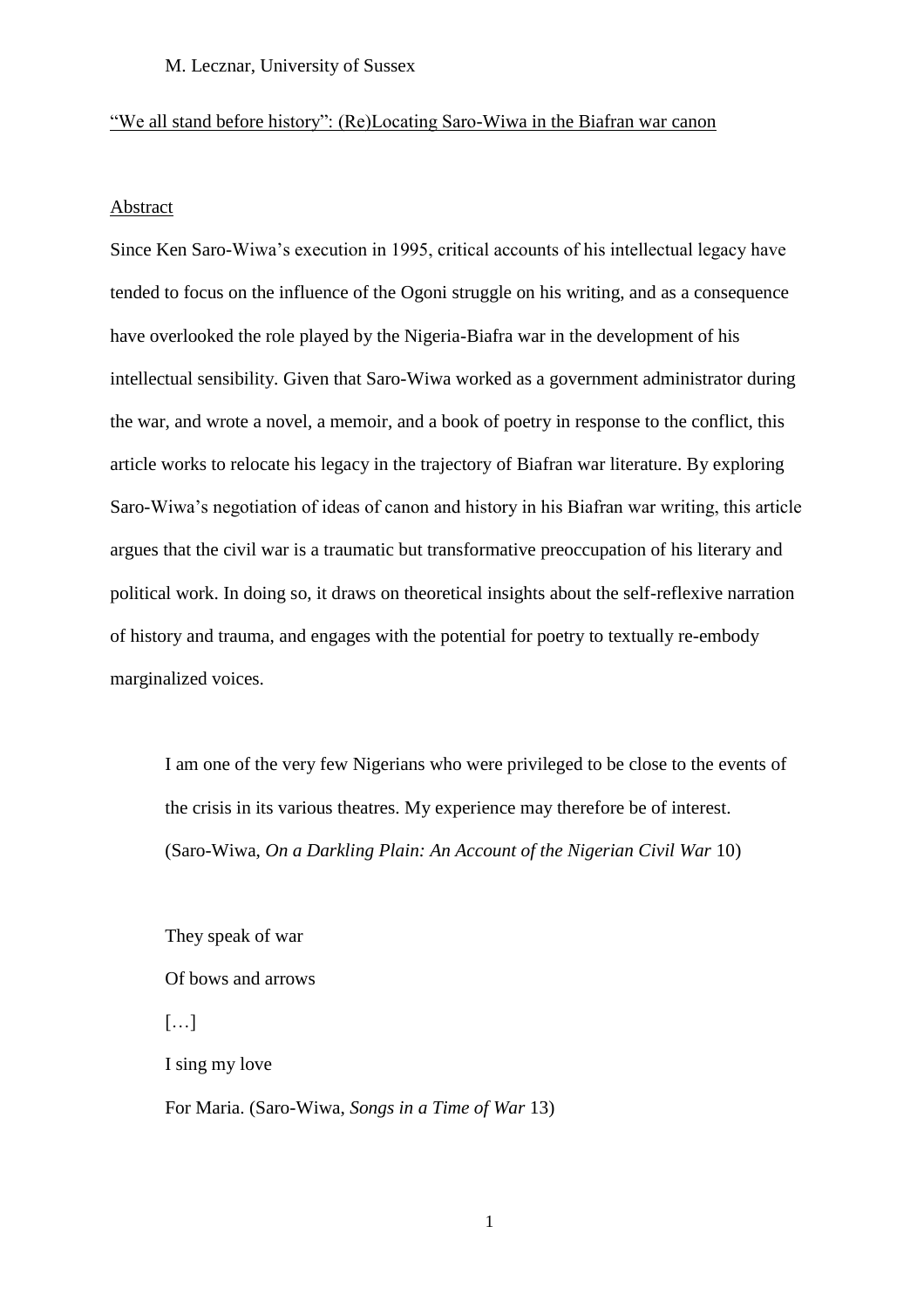In a letter addressed to Sister Majella McCarron from his detention cell in the summer of 1994, Ken Saro-Wiwa (1941-1995) wrote about the ongoing campaign of MOSOP (The Movement for the Survival of the Ogoni People), which fought for justice following the environmental devastation of Ogoniland (a region in the Niger Delta) by the oil company Shell: $<sup>1</sup>$ </sup>

My worry, as ever, is the Ogoni people. […] I strongly believe that we will be able to re-create Ogoni society. What we are passing through now was absolutely necessary. It's not even as bad as the civil war when we were not psychologically prepared & were mere cannon fodder! (Saro-Wiwa, *Silence Would Be Treason* 57)

Saro-Wiwa wrote twenty-eight letters (including twenty-seven original poems) to Sr. Majella over Saro-Wiwa during a period of twenty-three months from 20 October 1993 to 14 September 1995 (Fallon 3). In many of the letters, the writer speaks about his concern for the terrible conditions endured by the Ogoni people and also of his continuing belief in the aims of MOSOP. However, while not ostensibly central to the missive quoted above, Saro-Wiwa's subsequent admission that "[w]hat we are passing through now was absolutely necessary" is qualified and justified by the ironic assertion that no matter how terrible the situation might be for himself and the Ogoni people, "[i]t's not even as bad as the civil war" (*SWBT* 57).

This reference to the Nigerian Civil War (1967-70), also known as the Nigeria-Biafra War, demonstrates the residual influence of the three-year internecine conflict--waged between the Nigerian military government and the secessionist Eastern Region--on Saro-Wiwa even as the Ogoni struggle escalates more than two decades later. The juxtaposition of these both disparate and related historical moments recalls Nadine Gordimer's appropriation of Gramsci's notion of the interregnum, which she uses to convey the existential crisis she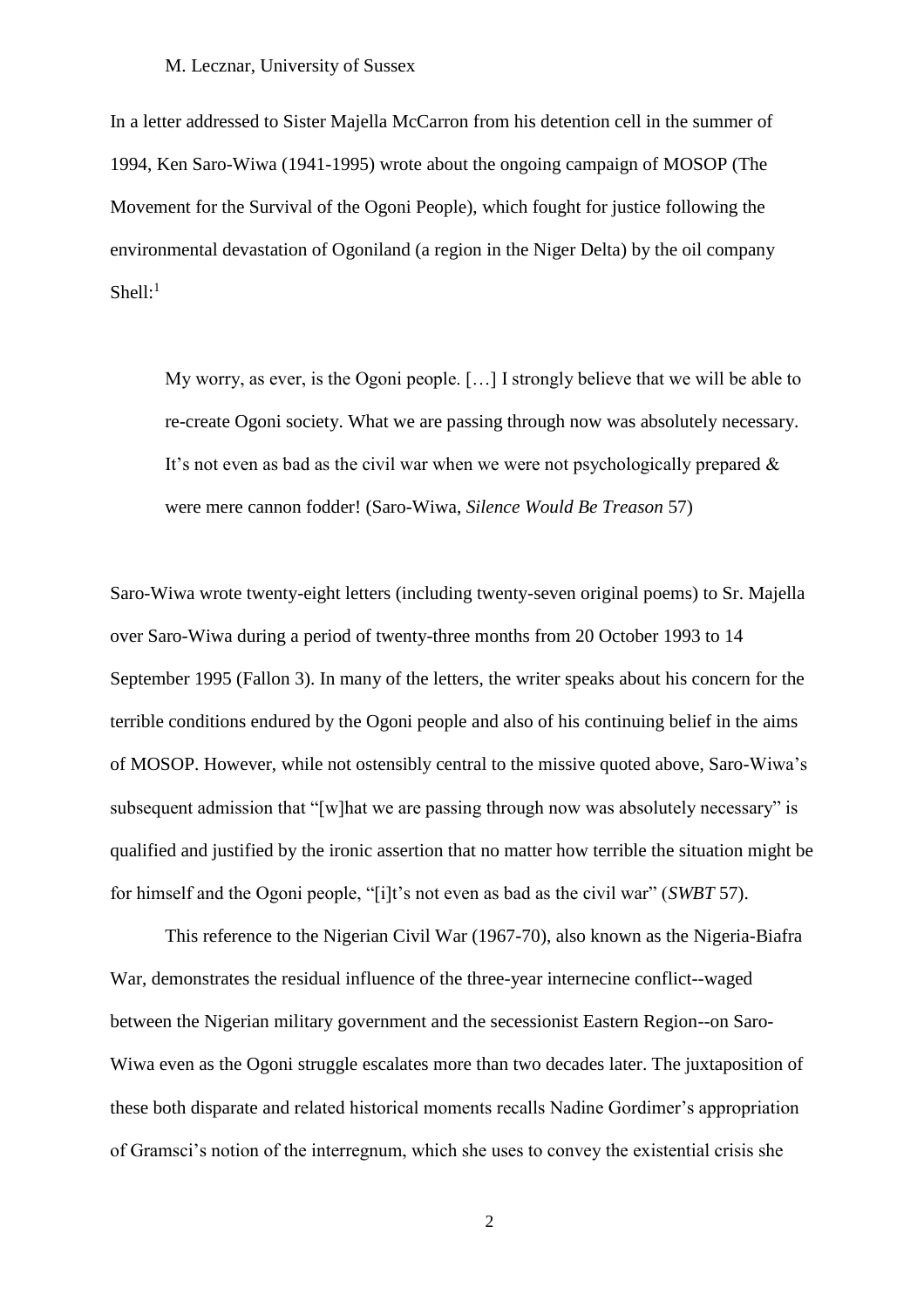perceives in apartheid South Africa ("Living in the Interregnum"). The interregnum is a state in which "the old is dying, and the new cannot be born" (Gramsci qutd. in Gordimer, "Living in the Interregnum"); where "[h]istorical coordinates don't fit life any longer" ("Living in the Interregnum").<sup>2</sup> By building on and interrogating this notion of historical rupture in Saro-Wiwa's Biafran war writing, this paper refines understanding of both his literary and political legacy. My central contention is that, rather than being a marginal matter in his work, the civil war is central to Saro-Wiwa's self-construction as a canonical Nigerian writer and public intellectual. By reading across his Biafran war writing, we are able to relocate Saro-Wiwa as a self-reflexive writer who both interrogates and creatively re-embodies history in order to engage readers and activists alike in struggles against oppression.

The connection this letter forges between Saro-Wiwa in the 1990s and the Nigeria-Biafra War has complex roots. Saro-Wiwa worked as an Administrator for the Port of Bonny in Eastern Nigeria, and later as Commissioner of the Executive Council of Rivers State during the conflict (Saro-Wiwa, *On a Darkling Plain* 9); in response to his experiences he wrote *Sozaboy: A Novel in Rotten English* (1985), the memoirs *On a Darkling Plain* (1989) and *A Month and a Day: A Detention Diary* (1995), and the book of poetry *Songs in a Time of War*  (1985). Indeed, his connection to the war is further elaborated in his later letters, where Saro-Wiwa refers to a film made of him "in the Civil War days" (*SWBT* 93), which he suggests could be used during a ceremony celebrating his work with MOSOP. He also mentions the Biafran leader Chukwuemeka Odumegwu Ojukwu's role in negotiations between the Nigerian government and Ogoni politicians (*SWBT* 120), whom Saro-Wiwa roundly condemns for his role in causing the civil war in *On a Darkling Plain* (*OADP* 10).

And yet, despite his involvement and lingering interest in the war, little of the critical work done on Saro-Wiwa as a writer-activist pays much regard to the significance of Biafra in the development of his political and intellectual labors. As an example, Charles Lock argues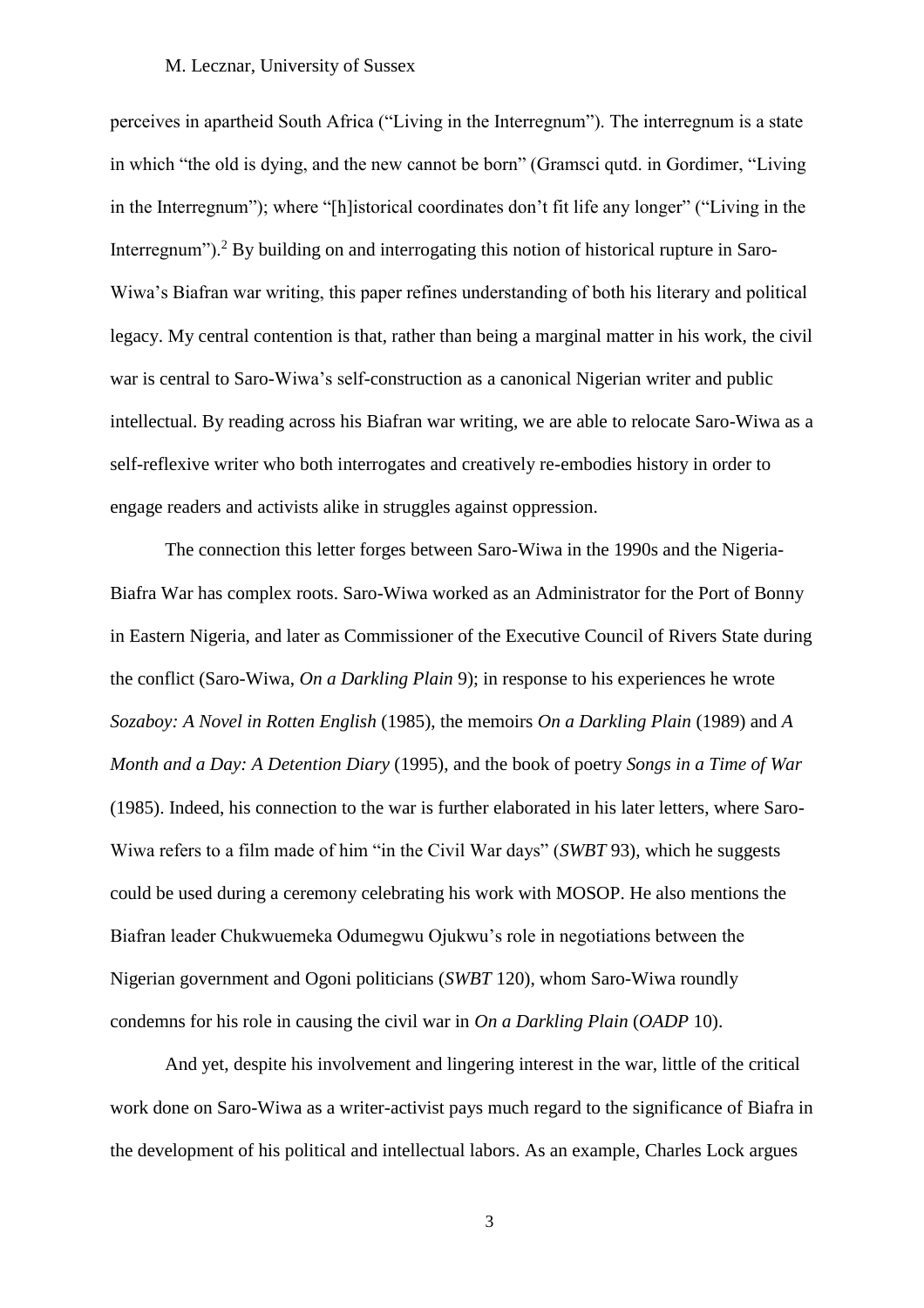in *Ken Saro-Wiwa: Writer and Political Activist* (2000) that "[o]ne cannot write about Saro-Wiwa without writing about the Ogoni" (4). While Lock does engage with some of Saro-Wiwa's writing on the Nigeria-Biafra war in his essay, particularly the stylistic experimentation in *Sozaboy,* the scholar focuses on the ways the novel informs and anticipates the Ogoni struggle rather than considering how it might also write back to and be driven by Saro-Wiwa's interests in the civil war. True, the media attention garnered by the Ogoni struggle after Saro-Wiwa's execution goes some way to explain why critics tend not to focus on his portrayal of Biafra. However, I argue that the lack of engagement with Saro-Wiwa's writing on the Nigeria-Biafra war is also reflected in 21<sup>st</sup>-Century appraisals of the Biafran literary canon.<sup>3</sup>

In the first part of the article, I broadly examine Saro-Wiwa's impact on the development of Biafran war literature and the Nigerian public intellectual. I contend that his novel *Sozaboy* was pivotal in perpetuating the dissemination of Biafran literature in Western literary markets by tying the genre inextricably with trauma discourse, and in helping to bind the notion of the public intellectual with Biafra for subsequent generations of Nigerian writers. In the second part, I explore Saro-Wiwa's fractured and self-referential presentation of Biafran history in his intertextual memoirs *On a Darkling Plain* and *A Month and a Day*. I argue that they subvert linear narrative conventions in order to foreground the tangled and irreconcilable nature of history, and involve readers in the process of historiographical interrogation. In the third part, I consider how studying Saro-Wiwa's book of poetry *Songs in a Time of War* helps to relocate his body in his writing. I demonstrate that his poetry works to embody tropes of love and intimacy that disrupt the destruction of war, which both humanize and reimagine the conflict's legacy.

## Writing Trauma and the (Re)Creation of the Biafran War Canon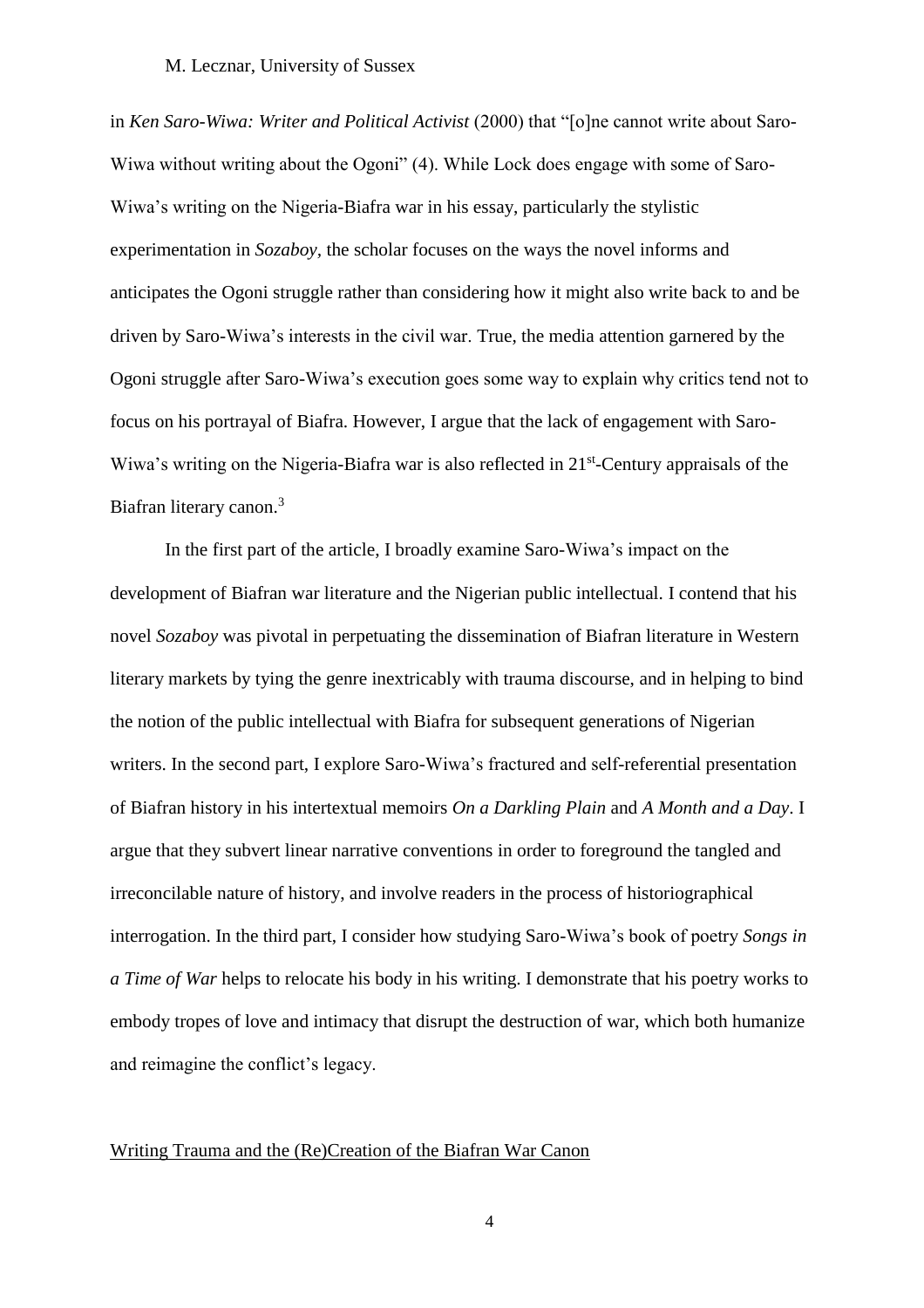For Arthur Mezler, public intellectuals experience a paradoxical desire to dedicate themselves both to theoretical contemplation and action (4). Given the very public nature of Saro-Wiwa's stand for Ogoni justice and the violent response it elicited from the Nigerian government, it could be argued that he avoided being hamstrung by this tension by choosing action over contemplation. However, Mezler further contends that public intellectuals must do both things by taking a position of "detached attachment" in relation to contentious issues (4). While this notion of detachment in action helps to explain why references to the Nigeria-Biafra war continue to crop up in Saro-Wiwa's later letters, such a configuration is predicated upon the assumption that the writer's work on the civil war is always informing his ideas about the Ogoni crisis and not the other way around. Edward Said complicates Mezler's definition by arguing that the primary role of the public intellectual is to "make evident the multiplicity and complexity of history" (37). By doing so intellectuals problematize simplistic or incendiary accounts of history that can be used to manipulate narratives of national identity and official memory (Said 37-38). Said thus conceives of another tension in the work of the public intellectual: it must demonstrate the bias involved in historical representation while offering a measured and precise interpretation of it.

In his prison memoir *A Month and a Day,* Saro-Wiwa speaks to this issue by asserting: "literature must serve society by steeping itself in politics, by intervention" (*AMAAD* 55). This self-referential definition plays on Gramsci's configuration of the intellectual's role in both unifying society and helping it to engage in socio-economic and political issues (Gramsci 87). But while any attempt to homogenize Nigerian society would be undercut by the country's diverse ethnic and political make-up, which Saro-Wiwa knows only too well, he does feel that his writing should speak to all sections of the Nigerian population. Maureen Eke agrees with Saro-Wiwa's assessment that he combines his literary and political interests, but argues that he does this solely for the purposes of furthering the Ogoni struggle (Eke 105).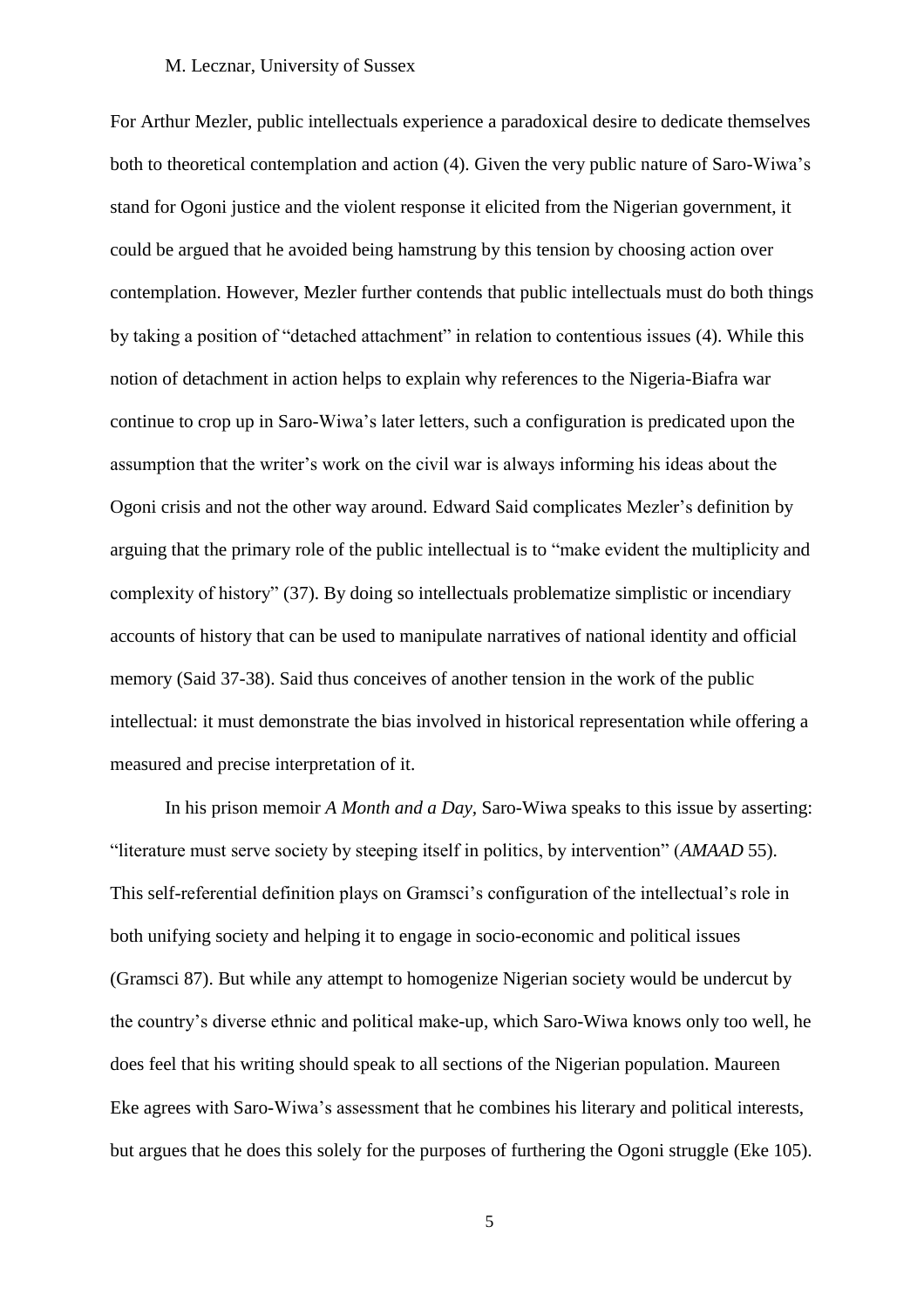This argument once again conflates Saro-Wiwa's political writing with the campaign of MOSOP, and glosses over the preoccupation with the Biafran war in his texts.

Another example of Saro-Wiwa's writing on Biafra being marginalized can be found in the work of the novelist Chimamanda Ngozi Adichie. Adichie has repeatedly invoked the influence of earlier Nigerian authors in the development of the novel *Half of a Yellow Sun*  $(2006)$ , her own celebrated portrayal of the war.<sup>4</sup> She gives a clearer sense of these influences in the essay "African 'Authenticity' and the Biafran Experience", where she reveals that works by Chinua Achebe, Christopher Okigbo, and Wole Soyinka were particularly important to the development of *Yellow Sun* ("African 'Authenticity'" 50-51). Given that authenticity is the subject of the piece, one way of reading Adichie's references to these titans of Nigerian literature is that she is trying to authenticate her own intervention in the narrative retelling of the Biafran war, and by so doing works to inscribe herself into the literary canon that has developed out of it. And yet, despite the fact that he is the author of one of the most famous narratives pertaining to Biafra, Adichie chooses not to mention Saro-Wiwa in this essay.

This may not be a deliberate slight against Saro-Wiwa by Adichie--many famous authors, such as Elechi Amadi, Buchi Emecheta, and Festus Iyayi are omitted from the essay- -but Saro-Wiwa's peripheral position in discussions of the Biafran war canon is further reinforced in the printed text of *Yellow Sun*. Following the Author's Note at the end of the text, Adichie includes a list of thirty-one works of fiction and non-fiction pertaining to Biafra that aided her writing, by a mixture of writers including Achebe, Soyinka, Elechi Amadi, and Flora Nwapa. Once again, neither *Sozaboy* nor *On a Darkling Plain* is cited. Why this repeated omission? Although there are clear political contrasts between the two writers-- Adichie is Igbo and *Yellow Sun* focuses on the plight of her people, while *Sozaboy* and *On a Darkling Plain* offer damning critiques of the Igbo elite--Adichie happily lists Soyinka who is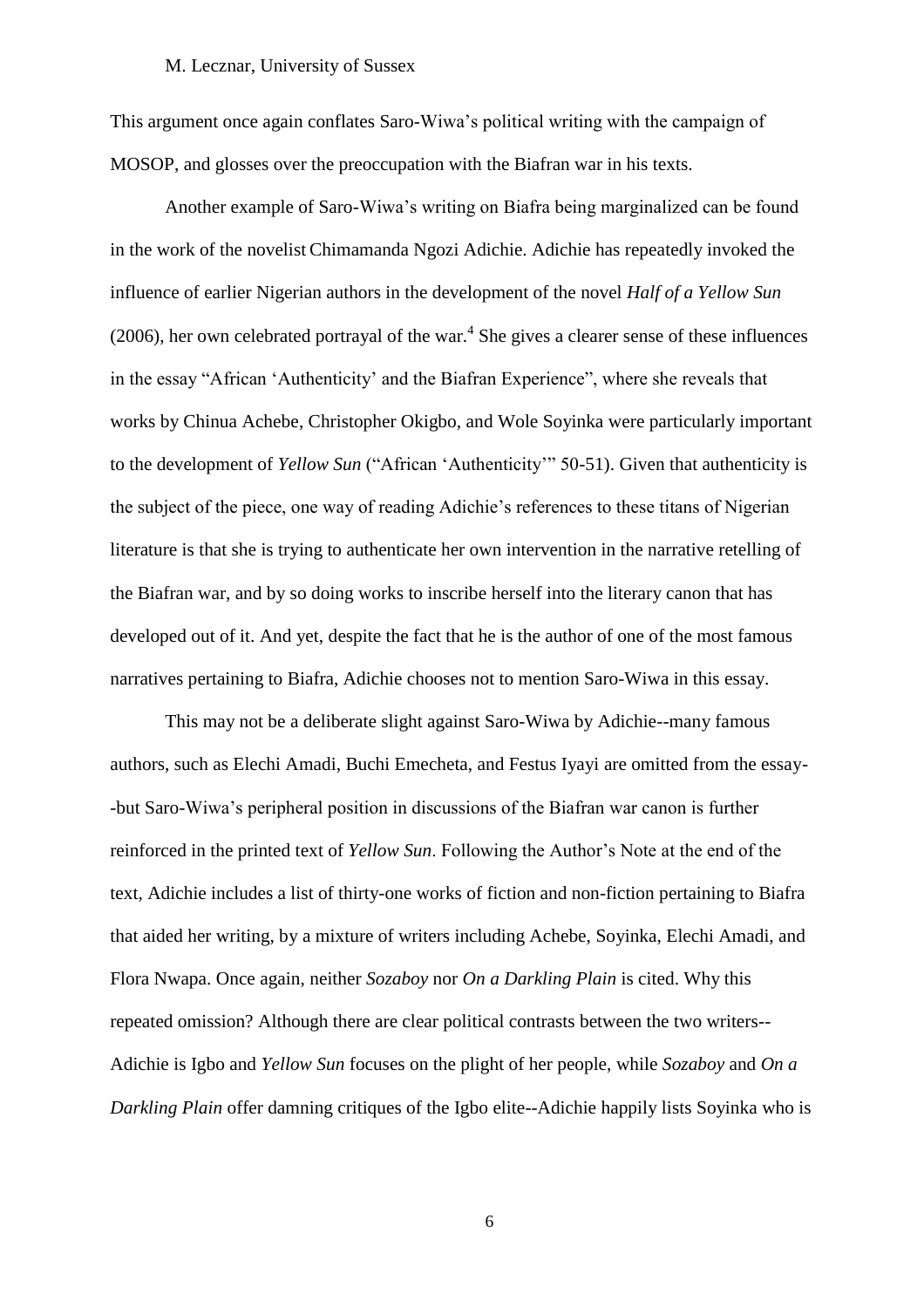Yoruba, and Elechi Amadi who, like Saro-Wiwa, worked as an official in the Nigerian government during the war.

Perhaps the answer lies in the form and narrative content of *Sozaboy*. The distinct 'rotten' style of *Sozaboy*, in which Saro-Wiwa employs a literary form of demotic or pidgin English--hence 'sozaboy' instead of 'soldier boy'--and its focus on a conscripted soldier from the rural Niger Delta unversed in national politics were certainly innovative additions to literature of the Biafran war. But the fact that someone as invested in the Biafran war canon as Adichie fails to mention Saro-Wiwa and *Sozaboy* when discussing the conflict's legacy substantiates my belief that, as with the explorations of Saro-Wiwa's political activism, the significance of his relationship with Biafra tends to be relegated to the periphery or elided altogether. *Sozaboy* is indeed unique, but its relationship with the rest of the Biafran war canon, and the relationship between Saro-Wiwa and Adichie as public intellectuals, is much more significant and complex.

*Sozaboy* tells the story of a young man who willingly leaves his rural community, Dukana, to join the army of an unnamed secessionist cause; he does so to prove his manhood and win the affections of Agnes. However, after experiencing the harsh brutality of war, Sozaboy flees from the frontline and sets out to find his family. The novel concludes with Sozaboy running away from his home after returning to find that the town's remaining inhabitants believe him to be a malicious ghost come back to haunt them:

As I was going, I looked at the place where my mama house used to stand. And tears began to drop like rain from my eyes. I walked quickly from my own town Dukana and in fact I did not know where I was going.

And as I was going, I was just thinking how the war have spoiled my town Dukana, uselessed many people, killed many others, killed my mama and my wife,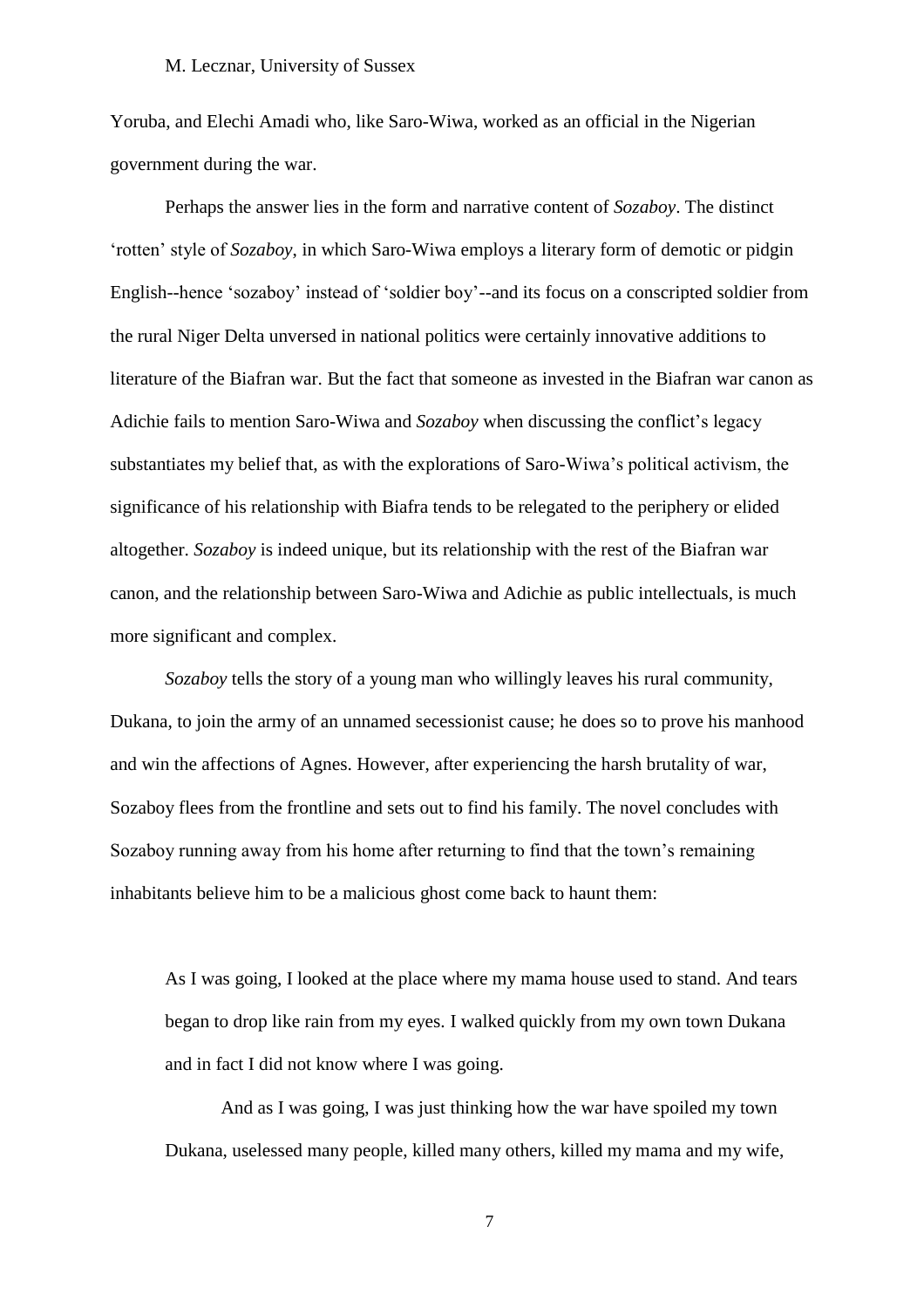Agnes, my beautiful young wife with J.J.C. and now it have made me like porson wey get leprosy because I have no town again. (*Sozaboy* 181)

Sozaboy's psychological and material rejection of his home at the end of the novel is significant because Dukana is a proxy for Saro-Wiwa's own Ogoniland, which the writer prefers to call simply 'Ogoni' due to the inextricable relationship between the Ogoni people and their land (*A Month and a Day* 3). Thus, for Sozaboy, leaving Dukana is akin to him repudiating his identity. But this traumatic excision is compounded by his uncertainty about the future: "I did not know where I was going" (181). The trauma of this dislocation is further embodied in the stream of tears that fall from Sozaboy's eyes, metonymically representing the bodies of the people "uselessed" and "killed" (*Sozaboy* 181) in the war.

Although the critical reception of *Sozaboy* has tended to neglect its position in the Biafran literary canon, the novel's stylized depiction of conflict has been studied in depth. Eke, for instance, offers a reading of *Sozaboy* using Simon Gikandi's conception of "the modernist novel, or 'fiction of crisis' in African literature" (Eke 96). For Gikandi, fictions of crisis are concerned with exploring the immediate symptoms and effects of historical crises rather than their causes (Gikandi qutd. in Eke 96); Eke applies this notion to *Sozaboy*, arguing that Saro-Wiwa interrogates historical reality in the novel to expose social ills in Nigeria but not provide solutions for them (Eke 97). Indeed, the refusal to tie up threads torn asunder by war at the end of *Sozaboy* seems to make manifest Eke's reading of the novel. However, by choosing to read the novel as 'crisis' as opposed to 'trauma' fiction, Eke glosses over the unresolved legacy of psychological and social wounds engendered by the conflict.

Trauma theory is an important facet of the African literary modernism Gikandi formulates. While the field's development is usually traced back to 1980 when Post-Traumatic Stress Disorder was added the America Psychiatric Association's diagnostic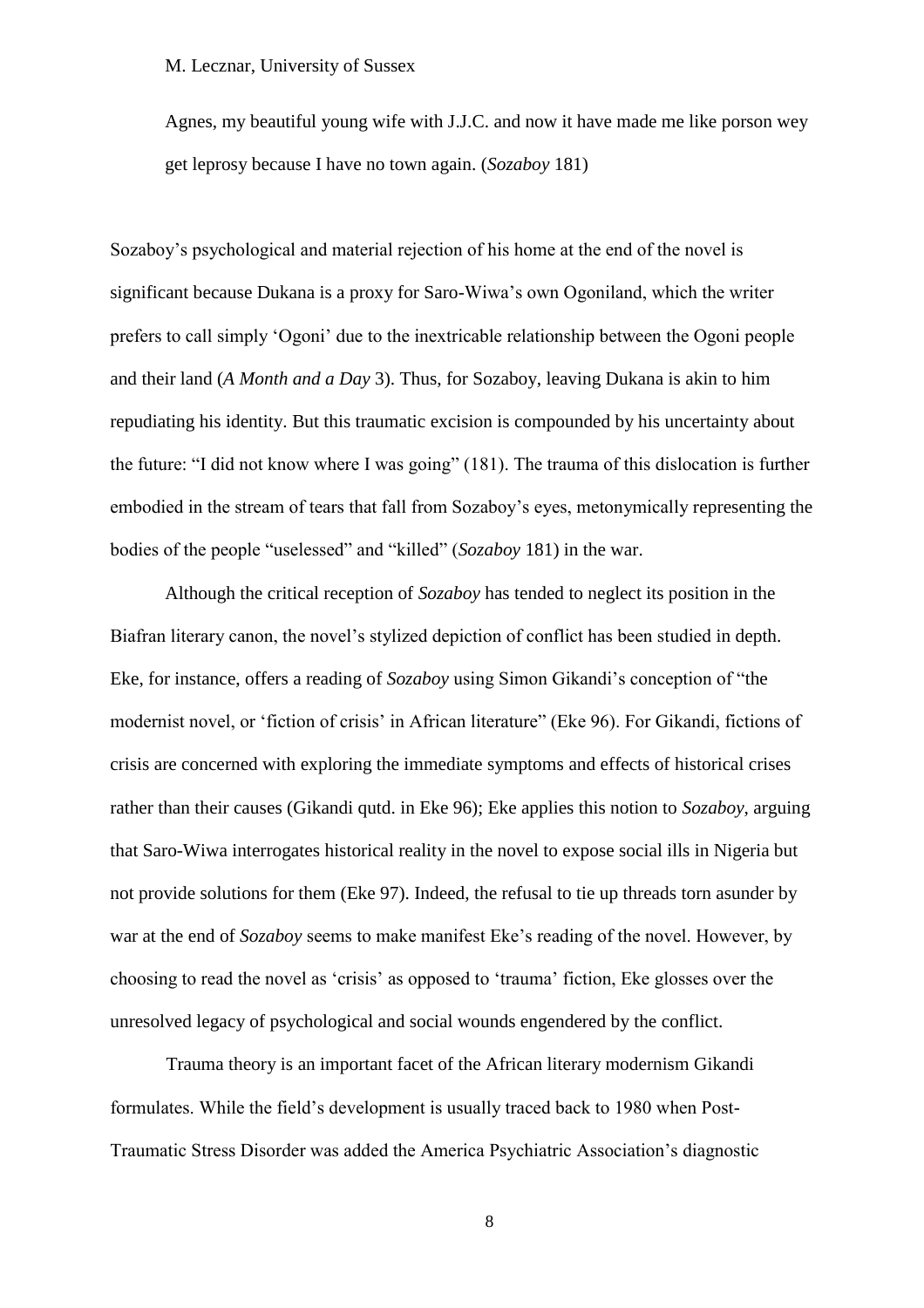manual--after which trauma theory started to pervade the understanding of subjectivity in the industrial world (Luckhurst 1)--it was Cathy Caruth's work on literary portrayals of trauma that developed cultural trauma theory in the 1990s (Luckhurst 4).<sup>5</sup> While I do not have the space to fully elaborate upon the relationship between *Sozaboy* and the burgeoning field of trauma studies in this article, it is worth underscoring that the novel was conceived and published during this period: when trauma discourse was developing into one of the primary frameworks through which wars and other political crises were interrogated, albeit a predominantly Euro-American one. Indeed, Stef Craps warns of the dangers of applying the Western construction of trauma uncritically to different contexts, which he argues amounts to a form of cultural imperialism (22). Craps' concern is that failing to situate traumas in their larger contexts leads to psychological recovery being privileged over the transformation of oppressive political and socio-economic systems (27). However, because the rotten style of *Sozaboy* defies the grammatical and semantic conventions of standardized English--Sozaboy notes at one point that in Dukana, "[a]s grammar plenty, na so trouble plenty" (3)--both meaning and form are thrown into flux in the novel. Thus, *Sozaboy* cannot be fully reduced to a trauma framework.

But Saro-Wiwa's experimentation with the Biafran genre in the 1980s did not occur in isolation; comparable motivations inform the novel *Destination Biafra* (1982) by Buchi Emecheta. Unlike *Sozaboy*, Adichie does list *Destination Biafra* as an influence for *Yellow Sun*, but I suggest that Adichie's novel is indebted to the narrative tropes present in both texts. Near the end of *Destination Biafra,* the main protagonist Debbie makes a commitment to write her own history of Biafra: a meta-fictional manuscript she titles *Destination Biafra*. Debbie's text tells the story of the suffering that she and other women were subjected to during the war, and it is emphasized that "[i]f she should be killed, the entire story of the women's experience of the war would be lost" (223-224). This quotation fosters the idea that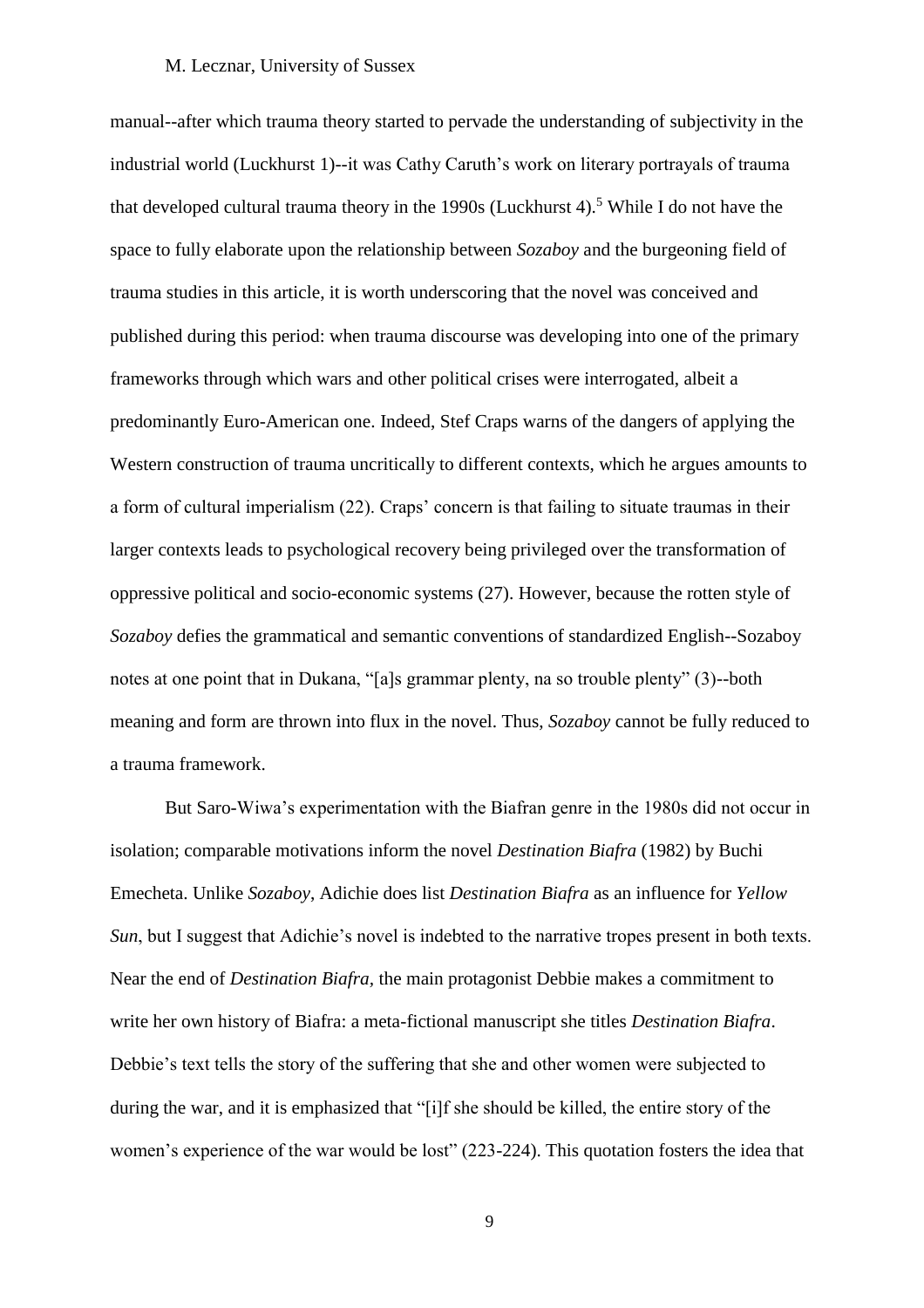new narratives of Biafra need to be written from the perspectives of marginalized groups to complicate understanding of the conflict. But *Destination Biafra* ends with Debbie watching her English lover board a plane as the Nigerian air force drops bombs on the airstrip, and we do not learn whether Debbie survives to publish her manuscript. The very possibility of her demise at the novel's close denies the reader, as in *Sozaboy*, any clear sense of narrative closure.

As with the meta-fictional trope seen in *Destination Biafra*, *Yellow Sun* is interspersed with the textual fragments of another invented Biafra novel titled *The World Was Silent When We Died*. These meta-fictional fragments, which fracture the narrative of *Yellow Sun* and foreground the imbricated development of Biafran literature, are revealed to be the work of Ugwu; like Sozaboy he is from a rural village and becomes conscripted by the secessionist cause, but later begins writing a novel of the war to atone for his involvement in the gang rape of a woman (*Yellow Sun* 365). This is important to my study of Saro-Wiwa's intellectual legacy because it demonstrates that the continuing popularity of the Biafran war genre, which has been central in Adichie positioning herself as a transnational writer and public intellectual, has been facilitated by the kinds of innovative work that Saro-Wiwa and others undertook in the 1980s to re-frame the thematic and formal scope of Biafran war narratives within the trauma theoretical paradigm. To use Caruth's formulation of trauma, these texts recast Biafra as an overwhelming experience of catastrophic events in which the response is a form of uncontrolled repetition of intrusive phenomena (*Unclaimed Experience* 11).

The publishing history of Biafran war literature also underlines the significance of *Sozaboy*. One of the key early publishers of Biafran war literature was the African Writers Series (AWS), an imprint of the William Heinemann publishing group. In *Africa Writes Back: The African Writers Series & the Launch of African Literature* (2008), James Currey, who ran the series from 1967 to 1984 (Currey xvii), writes that AWS publications by Nigerian authors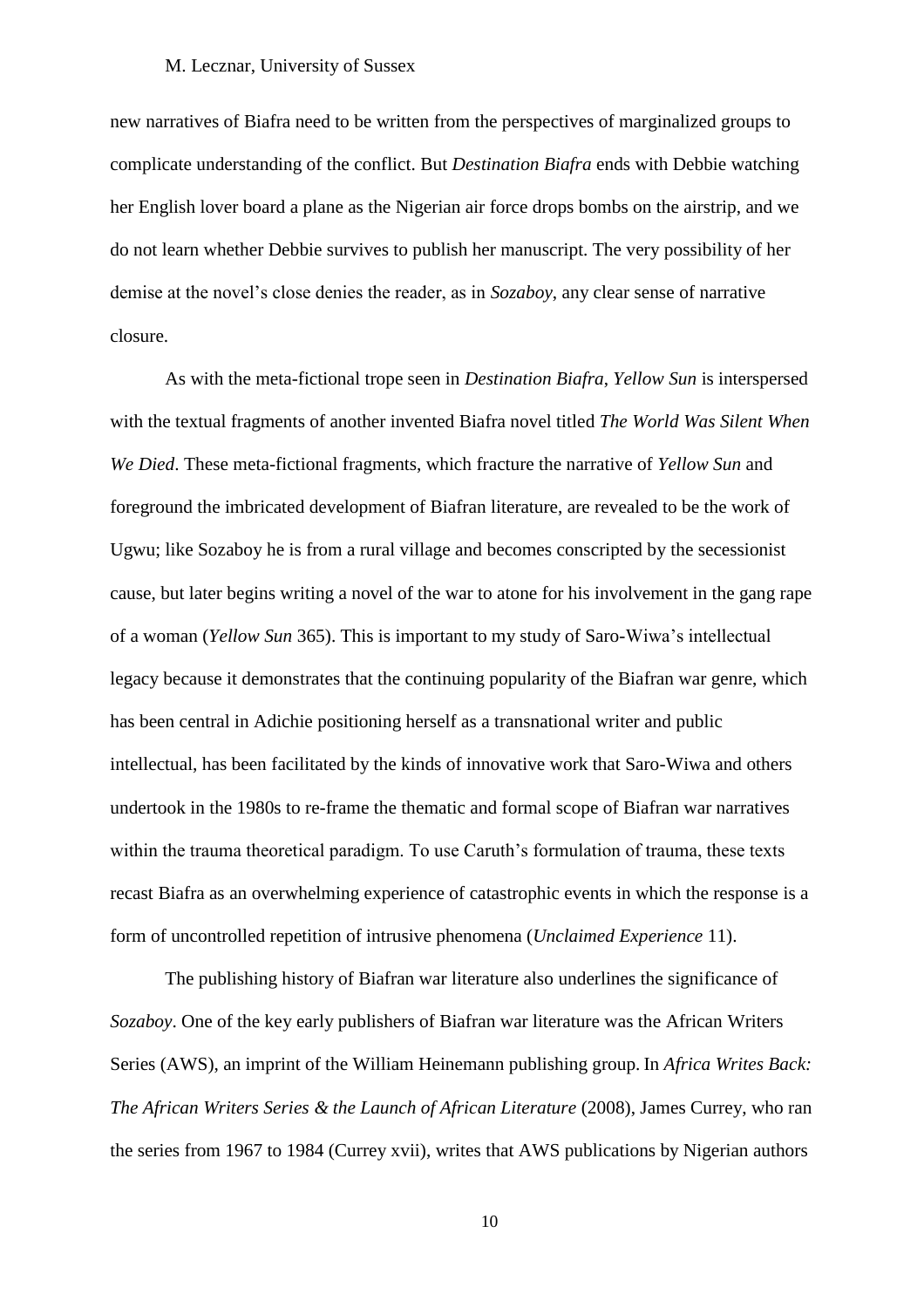in the 1970s and early 1980s were dominated by portrayals of the civil war (43). This saturation of the early AWS catalogue can be partly explained by the influence of the Nigerian author Chinua Achebe, who was the first general editor of the imprint. However, Currey also reveals that he was dubious about the genre's shelf life once Biafra had faded from the television screens of middle-class Britain (94). International awareness of the conflict developed through the dissemination of shocking images of Biafran refugee camps in newspapers and television programs. This demonstrates the way the international media first helped to create an audience for the civil war. Although *Sozaboy* was published by Longman rather than AWS, the novel was part of a larger movement in the 1980s that revitalized the genre once the Western media had lost interest in Biafra. Indeed, the recent international success of Biafran war novels such as *Yellow Sun* and *Beasts of No Nation* (2005) by Uzodinma Iweala, more than three decades after Currey raised concerns about the genre's longevity, demonstrates that an appetite for portrayals of Biafra endures. Both of these novels have since been adapted into films starring award-winning actors like Chiwetel Ejiofor and Idris Elba, showing that there is now a multimedia market for these narratives.<sup>6</sup>

While I am not suggesting that Saro-Wiwa's main objective for writing *Sozaboy* was to appeal to international publishers, I do think that he and other contemporary writers were astute in their creative efforts to refashion the history of Biafra in their novels. By feeding into, but also contesting, publishing trends forming at this time, they set the tone for future portrayals of the war in literature and film. Sarah Brouillette explores the dissemination of postcolonial literature in her work *Postcolonial Writers in the Global Literary Market* (2007). Building upon Graham Huggan's argument in *The Postcolonial Exotic: Marketing the Margins* (2001) that narratives of postcoloniality and cultural otherness have become commodified by the Western market (Huggan 28), Brouillette contends that such narratives have always involved commodification (75). Thus, postcolonial writers such as Saro-Wiwa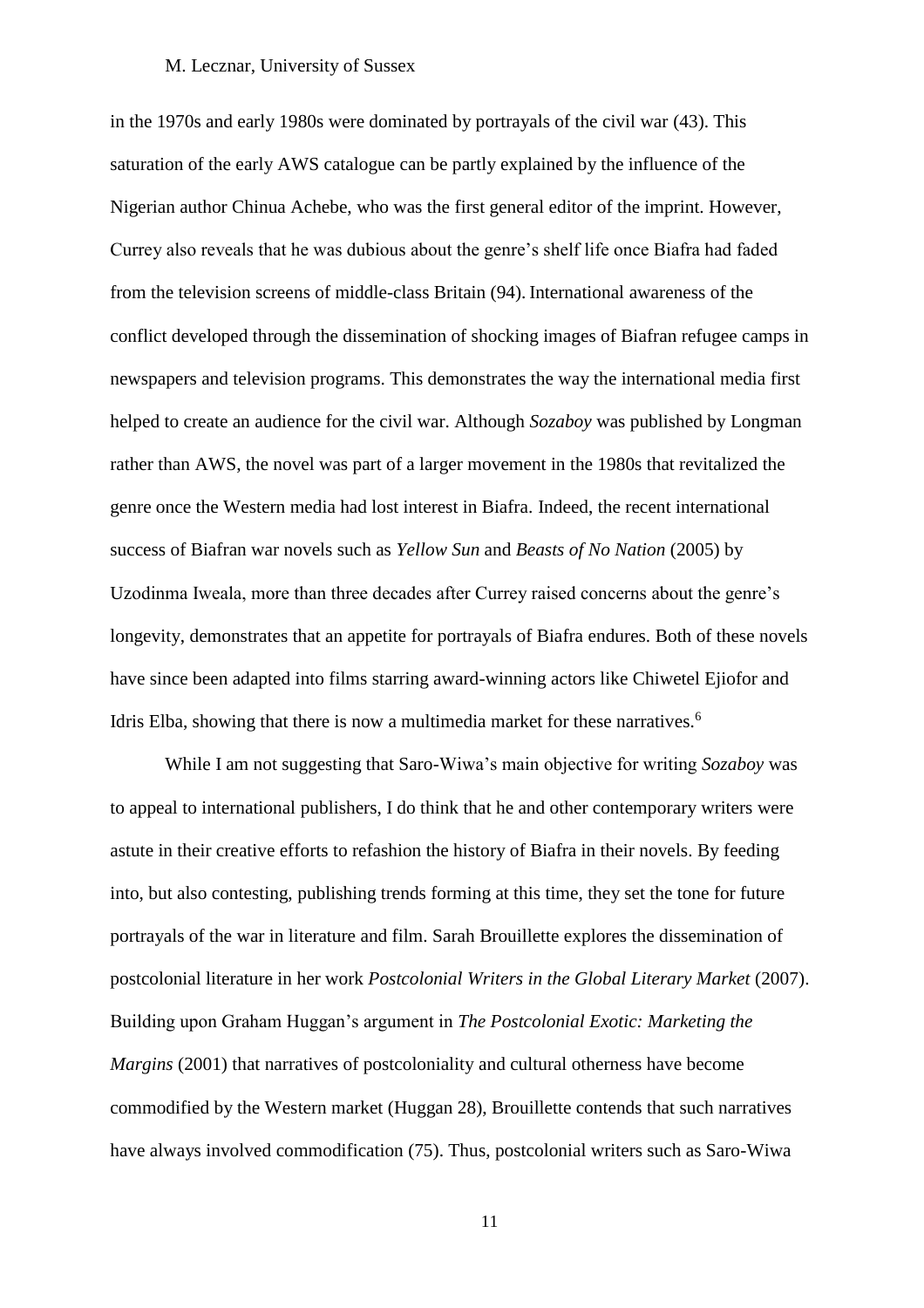have to constantly negotiate the market and its implications in their texts, and engage with diverse and often contradictory audiences (Brouillette 75).

Despite being generally viewed as peripheral to and anomalous within the formation of the Biafran literary canon, Saro-Wiwa and his Biafran war writings are in fact representative of a paradigmatic shift that transformed the creative, political, and market scope of the genre. This analysis demonstrates that Saro-Wiwa did not only use Biafra to lay the ground work for his public intellectual work with the Ogoni struggle, but that he was also concerned with establishing a place for himself in the pantheon of Nigerian writers and intellectual elite. As Mezler and Said suggest, it is in the way that writers negotiate just these sorts of tensions that their merit as public intellectuals is tested.

(De)Constructing Narrative and History in *On a Darkling Plain* and *A Month and a Day* In the Author's Note to *On a Darkling Plain,* written in 1989, Saro-Wiwa explains why he waited two decades before publishing his civil war memoir:

Twenty years after the war, reconciliation has been achieved and the scars of war have largely healed. However, the events of that war remain a powerful reminder of our past and point the way to the future. If future wars are not to be fought, the story of the last civil war must be fully detailed, analysed and understood. Hence this publication at this time. (*OADP* 9)<sup>7</sup>

Saro-Wiwa frames his civil war memoir by emphasizing the present and future capacity of the history of the civil war to aid progressive development in Nigeria. However, while the writer makes a vague claim that reconciliation has been achieved and the traumatic wounds of the war healed, this supposed historical reconciliation is undermined by the conditional phrase,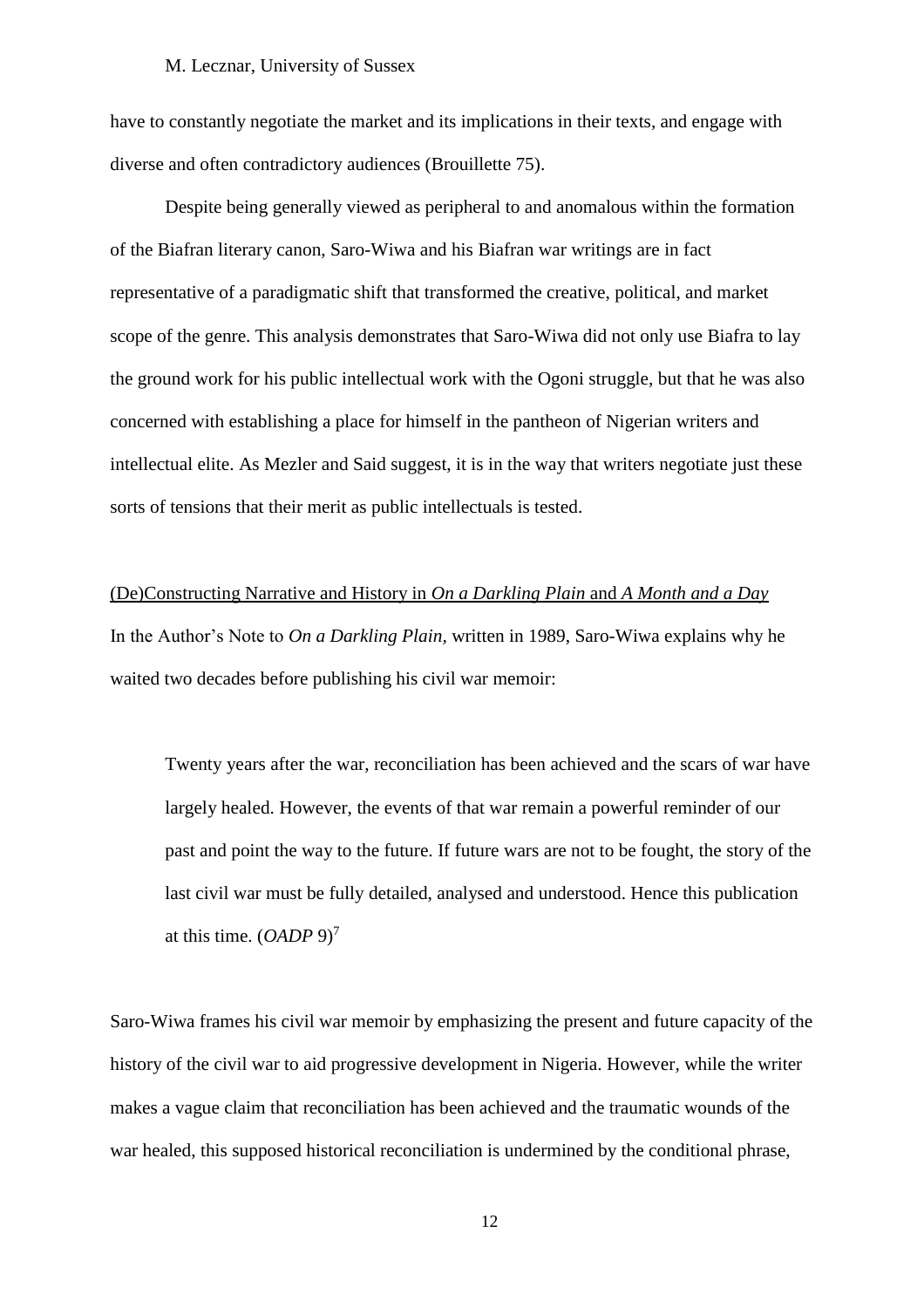"[i]f future wars are not to be fought" (*OADP* 9). Such a condition casts doubt upon, and demonstrates the hesitancy of the writer's hope for, the continuing success of such a resolution. Indeed, the very act of publishing a new narrative of the war requires the reopening of historical wounds and the contestation of earlier accounts of the Biafran conflict. Thus, from the very beginning of *Darkling Plain*, Saro-Wiwa is both hopeful and skeptical of the possibility of producing a reconciled narrative out of the painful history of the civil war: a self-conscious skepticism towards historical representation which the text as a whole tries to work through.

The writer's claim that *Darkling Plain* is a "fully detailed, analysed and understood" (*OADP* 9) historical account of the Nigeria-Biafra war has been widely critiqued. Craig W. McLuckie offers a particularly negative reading of the text, calling it "a badly rendered, biased, and in areas a repugnant memoir" (45). This caustic criticism of *Darkling Plain* takes particular offence at the way Saro-Wiwa tries to package the work as a comprehensive account of the war when, in McLuckie's view, the author's bias and self-centeredness are so clearly discernible in the text. Such censure is echoed in other critical accounts of the work (Ojo-Ade 1993; Ezenwa-Ohaeto 1996), and the cause of the memoir's controversy can be perceived in Saro-Wiwa's analysis of the Igbo population's reaction to the "No Victors, No Vanquished" policy. Coined by Ukpabi Asika, the Federal Government Administrator of the East Central State, the policy aimed at fostering a spirit of reconciliation after the war; Saro-Wiwa argues that the Igbo population embraced the idea in order to absolve themselves of responsibility for the war: "It proved indeed to be a very welcome message and the Ibos latched on to it tenuously. So much so that they tended to forget that there had been any war at all" (*OADP* 230).

Achebe, an Igbo writer, refutes this interpretation in his own Biafran war memoir, *There Was A Country* (2012). In the text, Achebe criticizes those who have praised the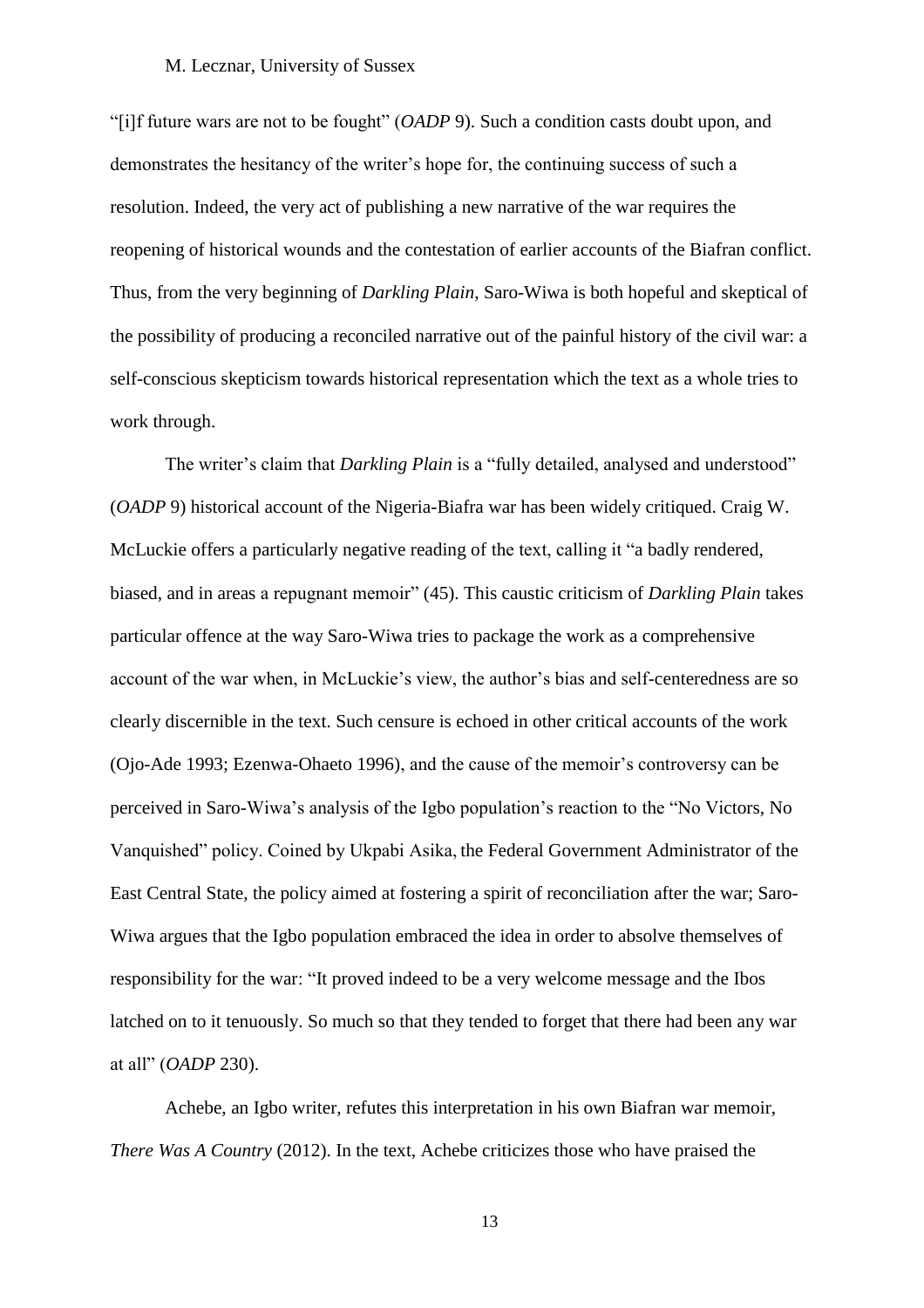Nigerian government's reconciliation policy: "I have news for them: The Igbo were not and continue not to be reintegrated into Nigeria" (235). While this contradicts Saro-Wiwa's claim about Igbo manipulation of the 'No Vanquished' dictum, Achebe's perspective is arguably just as biased, and it is difficult to discern whether Saro-Wiwa actually blames the Igbo for their reaction to the policy. After stating that the group welcomed the policy, he suggests they only "latched onto it tenuously" and "tended to forget" (*OADP* 230) the war as a result, undermining the initial importance he ascribes.

To generalize about the Igbo population in this way glosses over the diverse experiences of Igbo communities during the war. However, Saro-Wiwa is also at pains to single out the Igbo elite, led by Ojukwu, as the most blameworthy culprits of the war (*OADP*  10). Moreover, the writer's contradictory presentation of the Igbo reaction to the government's policy makes salient the inherently problematic nature of reconciliation: where there is a need for blame to be apportioned along with forgiveness, and where an attempt is made to produce a 'true' account of contested events. So while McLuckie argues that the contradictory style of *Darkling Plain* prevents the reader from perceiving a clear vision of how reconciliation might be achieved (McLuckie 40), such a reading fails to note the way the memoir complicates the very idea of a reconciled, united society. Indeed, the self-involved quality McLuckie perceives in Saro-Wiwa's civil war memoir works to creatively push back against just this kind of reductive conclusion.

Saro-Wiwa's second memoir *A Month and a Day* (1995), which recounts his illegal imprisonment by the State Security Service from 21 June to 22 July 1993, engages directly with the controversy caused by *Darkling Plain*:

It was a controversial book. In a way, it was fortuitous that I was writing a column in the government-owned weekly *Sunday Times* at the time. I used the column, called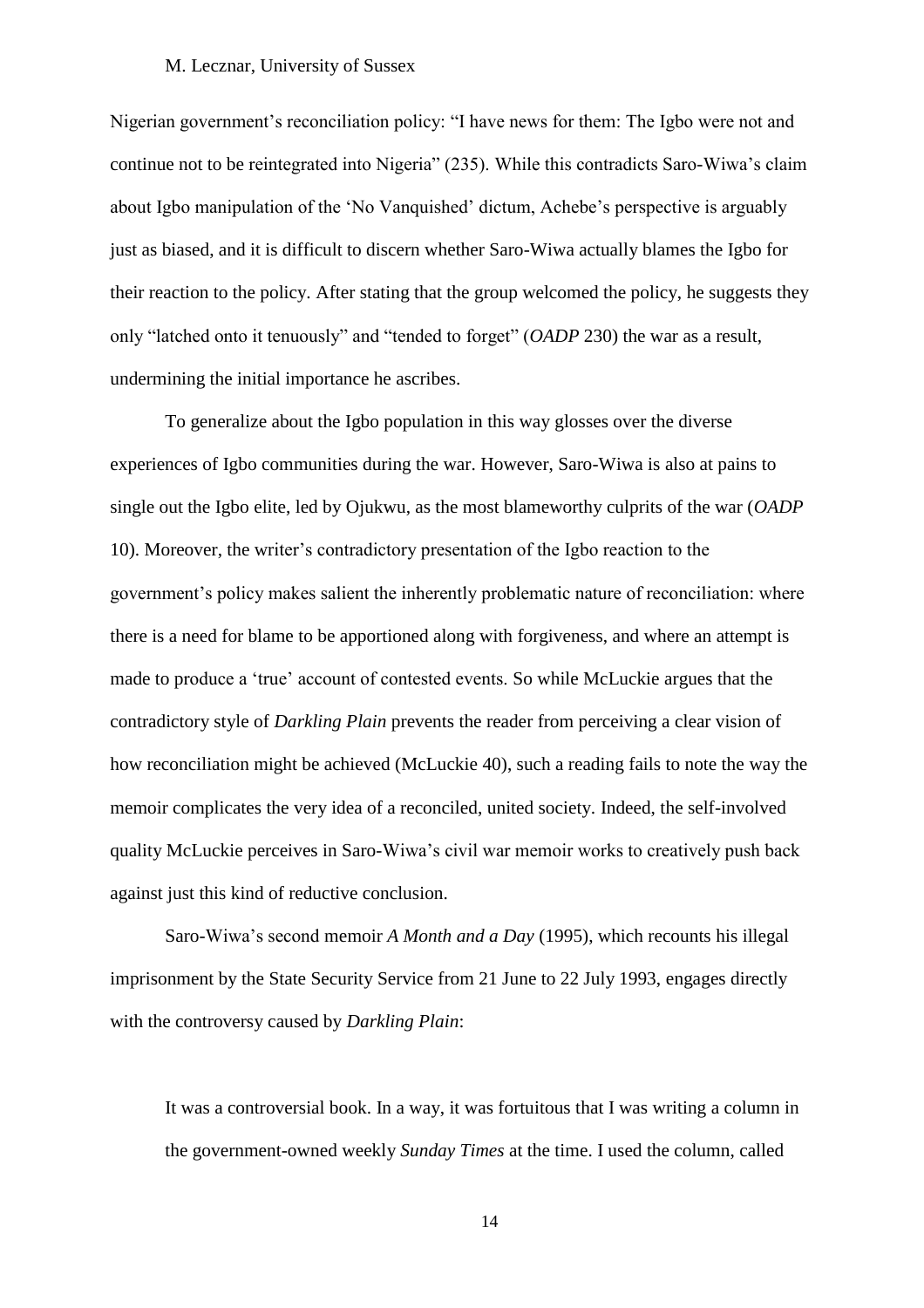'Similia' to answer the critics of my new book, and to develop further the ideas which I had expressed in it.

The newspaper column widened my reading audience and spread my ideas to a considerable extent. Week after week, I made sure the name Ogoni appeared before the eyes of readers. It was a television technique, designed to leave the name indelibly in their minds. Sometimes I would deliberately provoke readers or fly a kite in the acerbic and polemical column. (*AMAAD* 45)<sup>8</sup>

Saro-Wiwa reveals that he consciously tried to court controversy with the publication of *Darkling Plain*, and that he used techniques from different media forms like television to reinforce the memoir's political message. His satirical television series *Basi and Company,* which made him a household name in Nigeria (Lock 12), shows that he was aware of television's ability to engage people in politics. This explains why Saro-Wiwa mentions documentary footage taken of himself during the civil war in one of his letters to Sr. Majella, hoping that it would help raise awareness of his plight (*SWBT* 93). Furthermore, Saro-Wiwa suggests in this quotation from *Month and a Day* that the memoir acted as a catalyst for his more concerted efforts regarding the Ogoni struggle: a political and intellectual commitment consolidated and developed in his "acerbic and polemical column" (*AMAAD* 45).

However, this self-awareness is not only present in *Month and a Day*. In one salient example from earlier in *Darkling Plain*, Saro-Wiwa draws attention to his supposed bias against the Igbo population: "I, for one, have sometimes been told in all seriousness that to have a bad character bearing an Ibo name in my novel or short story means that I am prejudiced against the Ibos" (*OADP* 230). Although his logic is questionable and does not absolve him of accusations of prejudice, it does importantly demonstrate that Saro-Wiwa was conscious of and self-reflexive in drawing attention to the controversy his writing was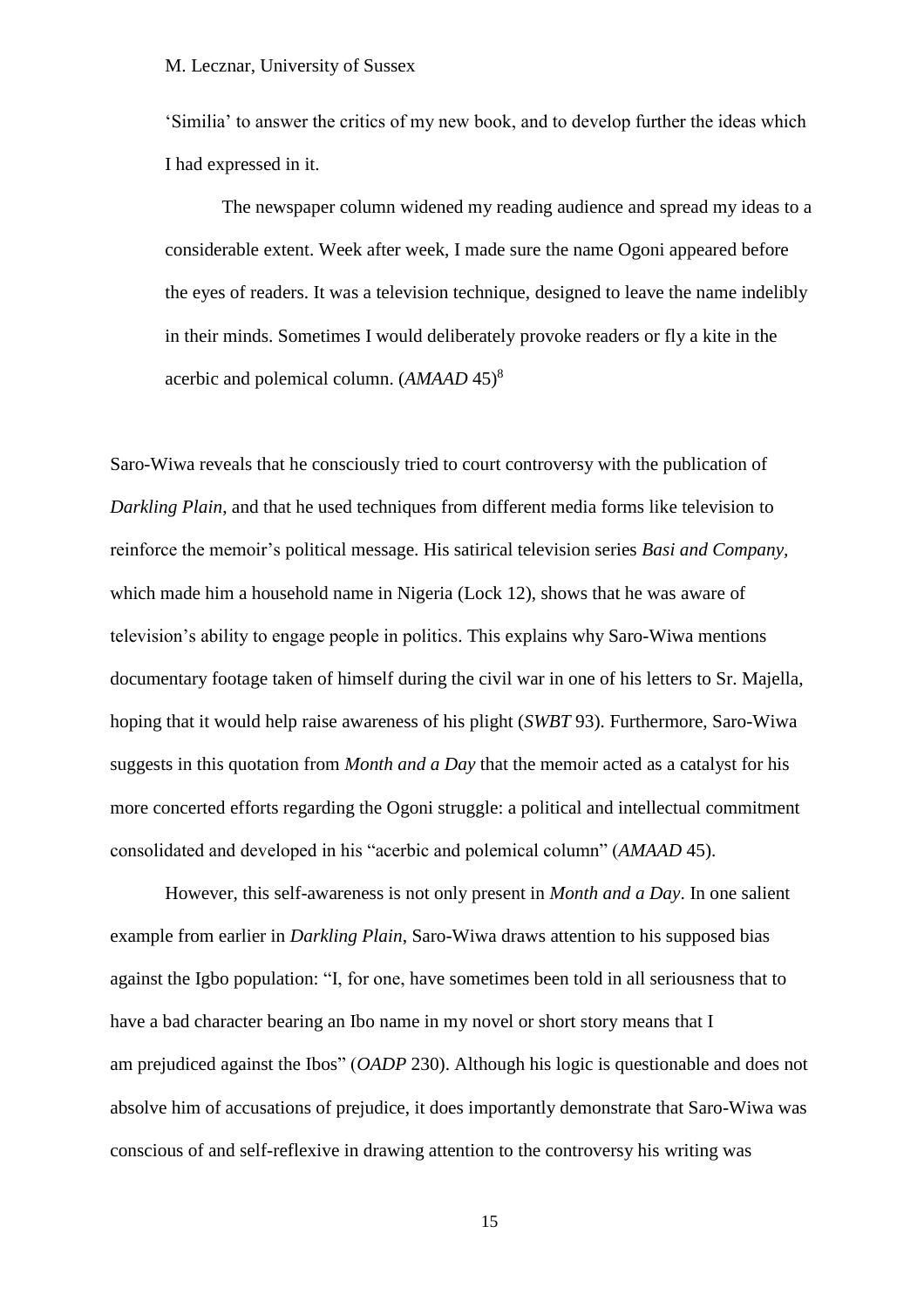making. Yifen Beus defines self-reflexivity as the breaking down of the boundary between a work and its audience, which produces a reciprocal dialectic that implicates the audience in the work's process of becoming and in the meanings it generates (136).

Beus's work specifically explores self-reflexivity in African cinema, so her definition is particularly relevant given Saro-Wiwa's use of filmic techniques in his political writing; it enables us to reformulate the writer's contentious claim that *Darkling Plain* presents a "fully detailed, analysed" (*OADP* 9) account of the Biafran war. Rather than being an arrogant claim of authorial omniscience, Saro-Wiwa's self-conscious style represents an attempt to reflexively construct a reciprocal dialectic with the reader. This dialectic, which draws the reader's attention to and involves them in the text's very process of becoming, works to produce a more nuanced and fully analyzed response to Biafra. But as the reader is only party to Saro-Wiwa's own account on the war, a question arises of how self-reflexivity alone can lead the reader to generate new understanding of such complex history? The answer, I suggest, is that the very idea of a linear or authoritative narrative of history is put under scrutiny in *Darkling Plain.*

At the beginning of the final chapter, the narrative makes a temporal shift. Saro-Wiwa's immediate post-war account written in the past tense is replaced with a commentary written largely in the present tense from the 1980s: "It is possible now to take a panoramic look at the country to determine how the civil war has affected persons, communities and ideas which are the subject of my story; indeed, to ascertain how Nigeria has survived the peace" (*OADP* 239). This quotation textually mirrors the self-conscious assertion of a deep historical perspective made at the beginning of the memoir. However, in this later moment Saro-Wiwa makes an even bolder claim, declaring that he is now able to "take a panoramic look at the country" (*OADP* 239) and make sense of the civil war's effects. Notwithstanding the destabilizing and reciprocal dialectic that is forged between the reader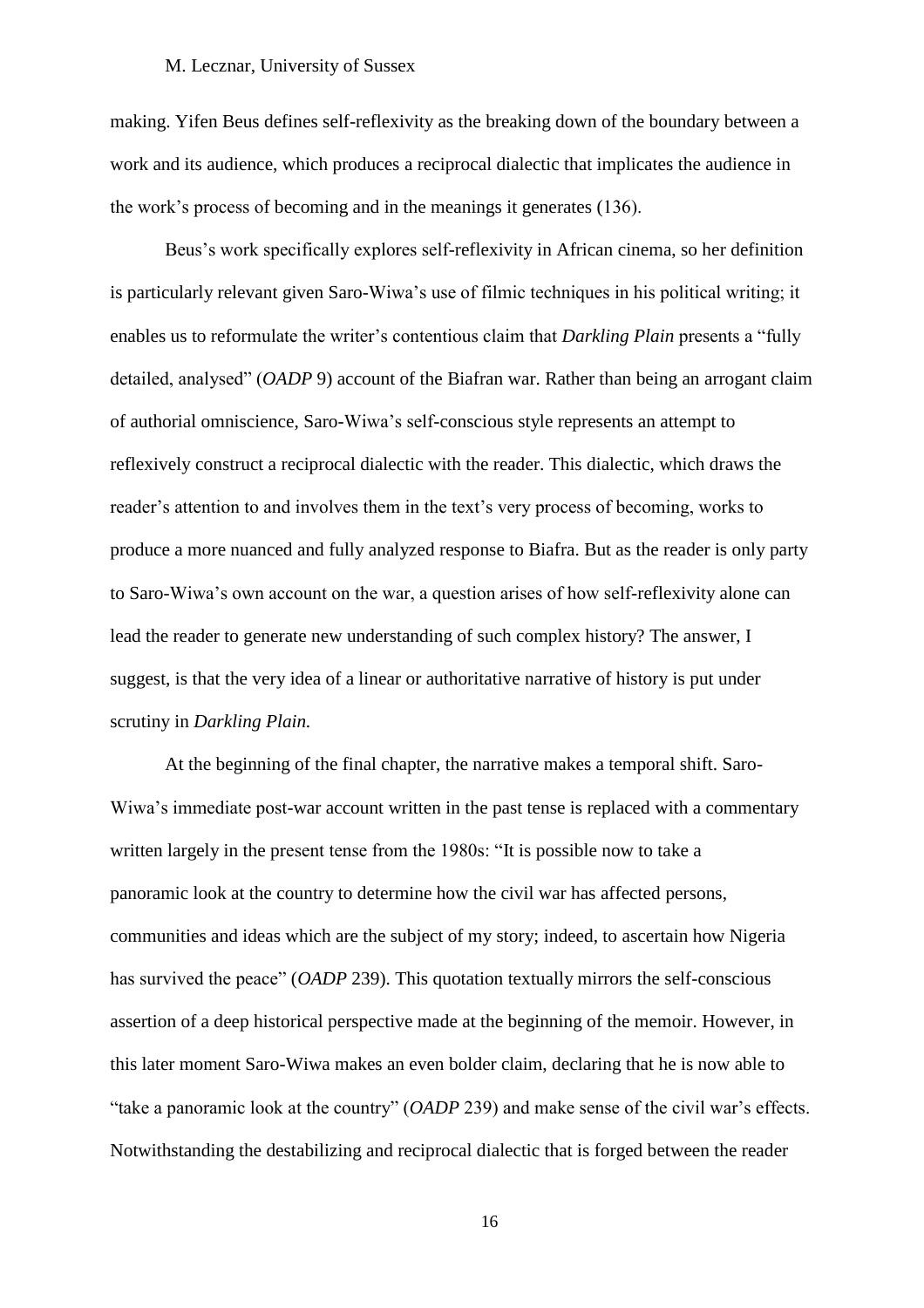and text when this kind of self-conscious authorial intervention is foregrounded, Saro-Wiwa subverts his own claim to being beholden of a panoramic view by casting his narrative of Biafra not as a historical fact, but as "my story" (*OADP* 239). This works to frame *Darkling Plain* as an historical account at once sweeping and particular: a contradictory perspective that has subversive narrative effects. Indeed, after this moment, the writer asks how the country "survived the peace" (*OADP* 239) instead of asking how it survived the war, showing how his shifting perspective has augmented the linear narrative of Nigerian history. Cyprian Ekwensi employs such a rhetorical twist in his Biafran war novel *Divided We Stand* (1980): a title that similarly subverts clichéd configurations of national unity. In the novel, the journalist Isaac Chika perceptively notes: "Nigeria is a place where everything always turns upside down!" (38). Given the way Saro-Wiwa plays with the very idea of history in *Darkling Plain* in order to complicate understanding of the civil war, I think he would agree with Isaac's observation.

Saro-Wiwa's subversion of history becomes more complex in *Darkling Plain* when he reflects on the post-war policy of Nigeria's military leader Yakubu Gowon to bribe government officials in order to get them to do work (*OADP* 243): "Gowon's action has clearly been counter-productive; living in Nigeria becomes a nightmare. Social problems, among them, armed robbery, mount high and the people begin to blame the leader they have revered" (*OADP* 243). The effect of this shift in perspective--from describing the past's impact on the present ("has clearly been") to the developing present ("living in Nigeria becomes")--is to cast the repercussions of the war as fluidly unfolding: lending a double meaning to Saro-Wiwa's subsequent assertion that "[t]he situation is out of control" (*OADP*  243). The passage reflects both the destabilizing oscillation between historical contexts deployed in *Darkling Plain*, but also foregrounds the difficulty involve in trying to impose narrative order upon traumatic history. Luckhurst helps clarify this difficulty, arguing that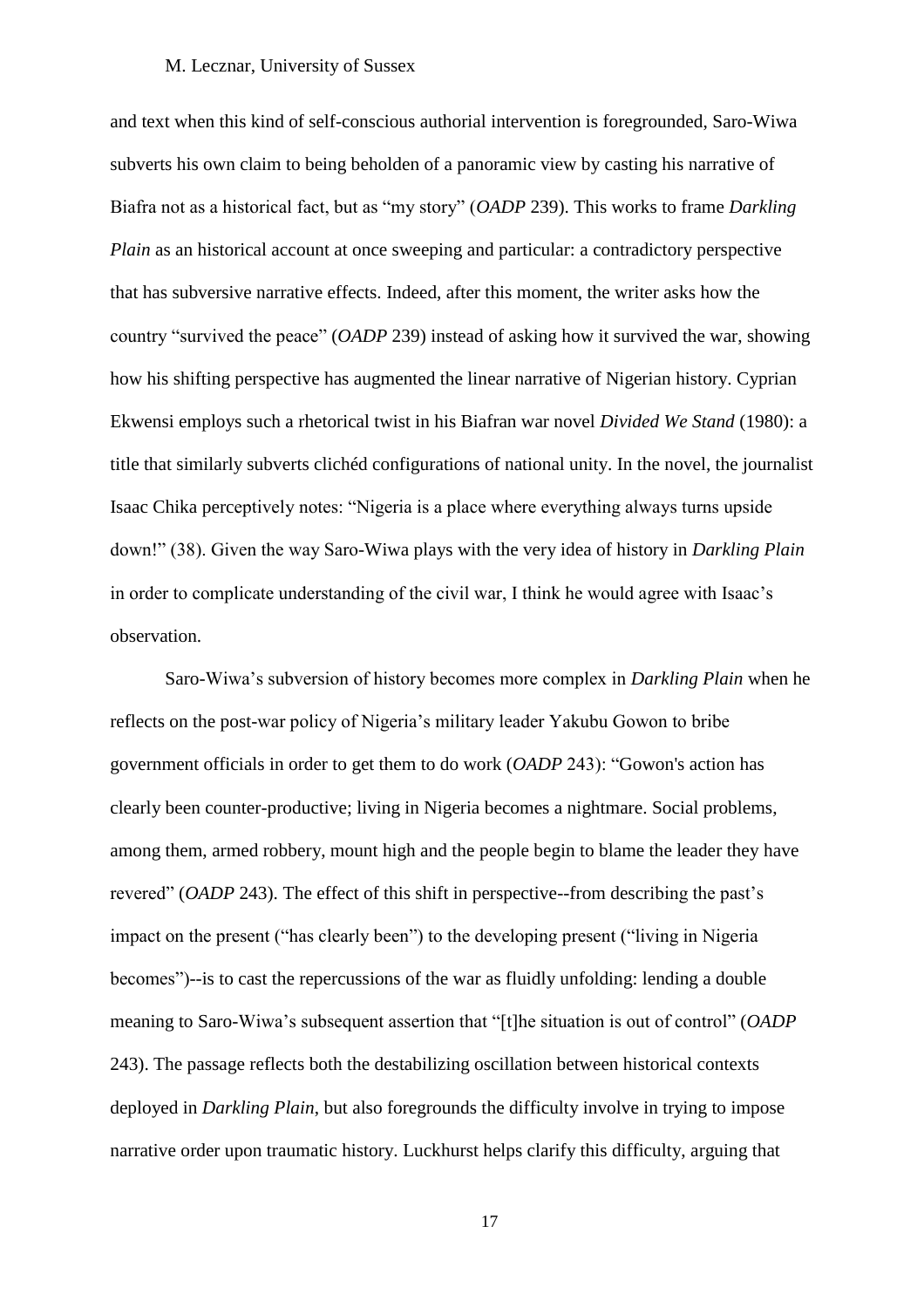trauma narratives cannot be told in a linear way; rather, they "must fracture conventional causality" (9).

The temporal sequence of *Darkling Plain* becomes fractured when Saro-Wiwa's narrative voice, still in the present tense, begins careering non-chronologically between different years and events. He begins by recalling a meeting "[e]arly in 1975" (*OADP* 244) with Takubu Danjuma, then jumps back to a conversation in "1972 or thereabouts" (244) with Justice Udo Udoma, and subsequently shifts forward to "March 1973" (244) when he describes being "kicked out of the Rivers State Government and turn[ing] to shopkeeping to earn a living" (244). The narrative then moves forward again to 1975, when "the situation has worsened considerably" (*OADP* 244), and settles back into a more conventional chronology after Saro-Wiwa reports the overthrow of Gowon on 29 July 1975 (244). This oscillation reinforces the sense of traumatic repetition provoked by Saro-Wiwa's inability to offer an account of the war capable of reconciling his personal perspective within any kind of unified national narrative. By foregrounding both his own complicity as an agent during the civil war and the contaminated partiality of his narration, Saro-Wiwa self-reflexively destabilizes and subverts the very authority which he and other writers of historical memoirs claim.<sup>9</sup> Such a process of self-reflection also opens up the work of historians, which always involves a degree of distortion and fabrication, to the necessary work of humane critique (Colapietro 39). Thus, Saro-Wiwa makes palpable the unfinished, irreconcilable, but also ethical nature of history in *Darkling Plain*, and opens up that history to further interrogation by implicating the reader in the processes of narrative construction and critique.

In *Month and a Day*, the writer reveals that "[b]y the time the controversy over *The Darkling Plain* died down [...t]he Ogoni question had begun increasingly to occupy my detailed attention" (*AMAAD* 45). This figures *Darkling Plain* as a turning point in his writing and activism: both inspiring and facilitating his intellectual commitment to the Ogoni cause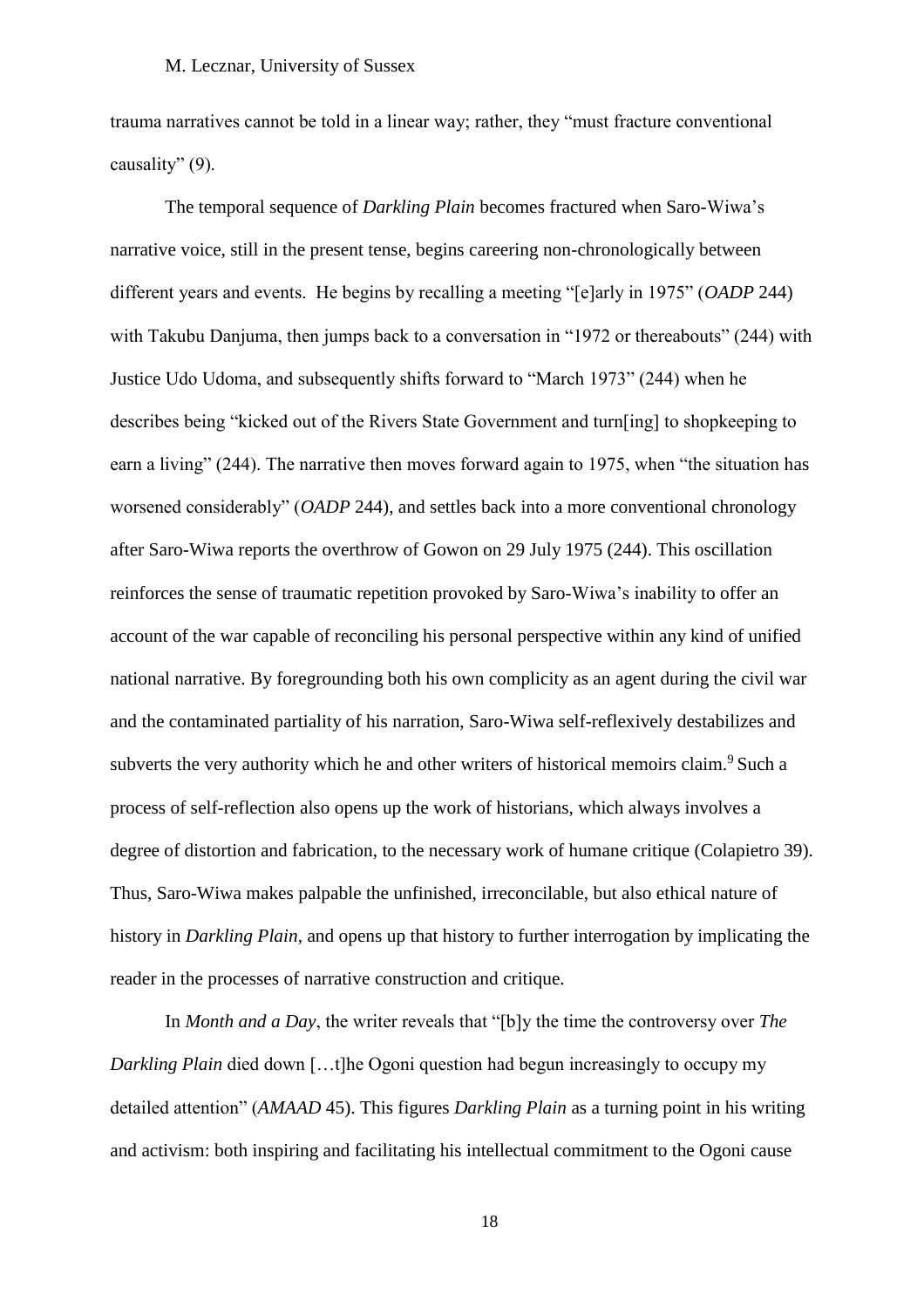by giving him a public platform from which to spread his political message. However, this clarity regarding the influence of *Darkling Plain* in the broader development of the Ogoni struggle only crystallizes retrospectively in *Month and a Day*. While *Darkling Plain* interrogates the civil war by constructing a vacillating historical dialogue between different timeframes, *Month and a Day* is, perhaps surprisingly given its subtitle *A Detention Diary*, even more concerned with exploring the history that led to the writer's first significant period of detention. Four of the memoir's ten chapters are dedicated to retracing the historical trajectory of post-war Nigeria and Saro-Wiwa's own struggle for the Ogoni people, which in the 2005 edition make up over half of the text (94 of 171 pages). By contrast, Wole Soyinka writes in his own prison memoir *The Man Died* (1972) that the text is "the private record of one survival" (25), and makes very few references to the broader history of the war.<sup>10</sup>

At the start of Chapter 4, the inactivity and monotony engendered by his detention causes Saro-Wiwa to reflect on his work for the Ogoni struggle: "My worry about the Ogoni has been an article of faith, conceived of in primary school, nurtured through secondary school, actualized in the Nigerian civil war in 1967-70" (*AMAAD* 39). That Saro-Wiwa's dedication to the Ogoni cause developed during the civil war is unsurprising given the way he (and academics subsequently) have reinforced this one-way temporal and causal connection between the two conflicts. However, *Month and a Day* complicates such a linear configuration by inserting excerpts from earlier works, such as his 1969 pamphlet *The Ogoni Nationality Today and Tomorrow* (*AMAAD* 40). Written in his guise as Commissioner of the River States during and for a period after the war--his main responsibility being to rehabilitate groups such as the Ogoni who had been effected by the war (*AMAAD* 40)--the pamphlet broadly supports the military government's proposal to create new states at the end of the war to ensure national unity. Given the way Saro-Wiwa self-consciously plays on the idea of narrative reconciliation in *Darkling Plain*, the fact that he revisits this early pamphlet in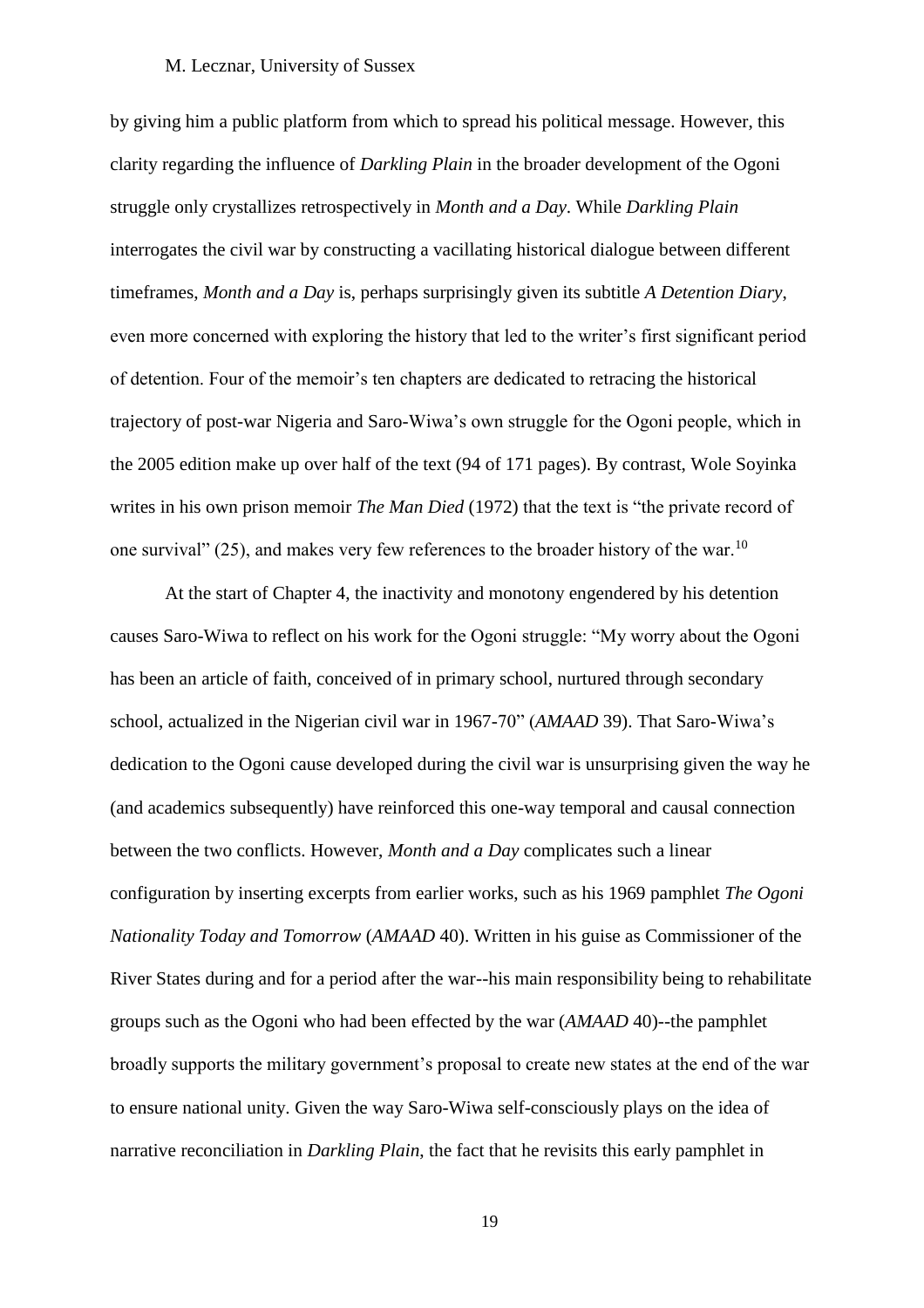*Month and a Day* with its much bolder pronouncements, illustrates the writer's impulse to continually revise his own textual engagement with the war.

Saro-Wiwa moderates his earlier optimism in the later memoir: "Looking back on these words, I now realize how pious my hopes were, and how much they failed. The Rivers state did not prove to be any better than the Eastern Region in reconciling the interest of its component ethnic groups" (*AMAAD* 42). He admits that his earlier interpretation of the civil war, which took an uncomplicated view of history, resulted in a degree of failure. This helps to explain why Saro-Wiwa and many other Nigerian writers feel compelled to revisit and perpetuate this historical trauma in their works. But such a compulsion to repeat can also have aesthetic effects (Nöth 21); by drawing attention to its own incompleteness and intertextuality, the memoir creatively contributes to the developing narrative of Nigerian history without precluding the possibility of creative interpretations.

But this aesthetic of self-interrogation, which is threaded throughout *Month and a Day*, is not just for the purposes of historiographical critique; Saro-Wiwa also examines the impact of Biafra on his own muddled trajectory as a public intellectual. This can be perceived when he describes being driven by his captors past the University of Benin, which brings to mind his youthful dream of becoming an academic:

I had had to forgo [that life] more than 25 years earlier when I was faced with the possible break-up of Nigeria during the civil war of 1967. […]

I began to feel that I had also failed to end the enslavement of the Ogoni. Their condition had got marginally better, but the future looked bleak unless something was done urgently. (*AMAAD* 17-18)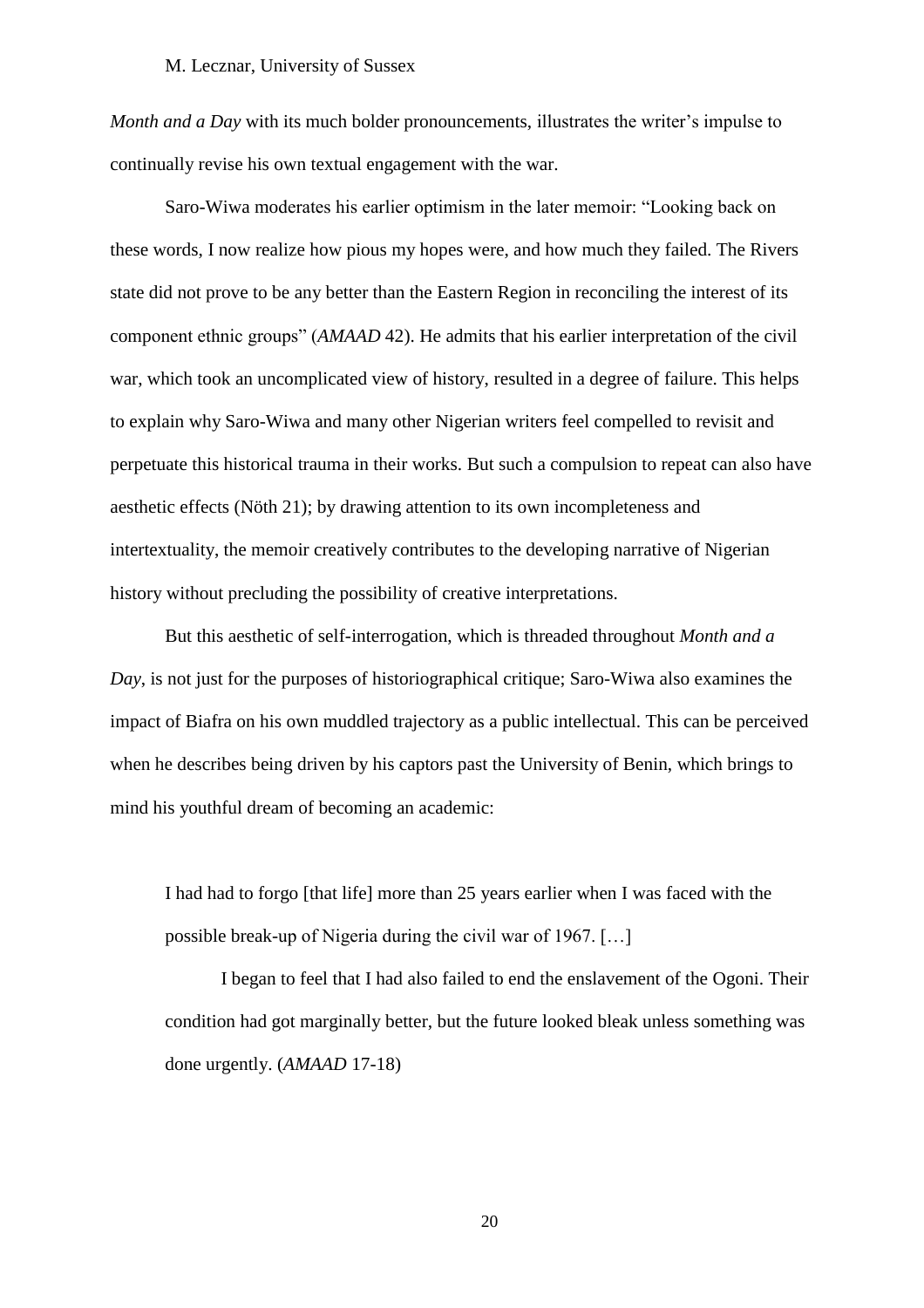The reference to Biafra in this quotation works to disrupt the temporal progression of the prison narrative Saro-Wiwa is constructing: a strategy that is indicative of the truncated structure of *Month and a Day* as a whole*.* The reflective vacillation from the present Ogoni struggle to the Biafran war, which subverts the chronological sequence of the two events, then shifts back from Biafra to Ogoni when Saro-Wiwa admits that his previous political writing has failed in its purpose of ending "the enslavement of the Ogoni" (*AMAAD* 18). However, this confession enables Saro-Wiwa to clarify his own understanding of his commitment to the Ogoni struggle, which he describes as work that must be "done urgently" (*AMAAD* 18).

This historical and narrative oscillation between Biafra and Ogoni in *Month and a Day*, enabled by the text's interrogative aesthetic which facilitates the movement between and across disparate temporalities, also complicates some of Saro-Wiwa's attitudes towards the Biafran secession. Quoting a speech he made shortly after the creation of MOSOP in 1991, which begins with the reflective but fortifying declaration that "[a] writer is his cause" (*AMAAD* 56), Saro-Wiwa again reflects upon the historic development of the Ogoni and Nigerian crises. After characteristically denouncing Ojukwu for having "scuttled" (*AMAAD* 59) negotiations with Gowon in 1966, Saro-Wiwa's narrative takes an unexpected turn when he concedes: "Many of the issues raised by Ojukwu which led to the civil war are as valid today as they were then" (*AMAAD* 59). Citing the untidy end of the war and greed for oil as major contributing factors to Nigeria's deep political and economic divisions (*AMAAD* 59), Saro-Wiwa both validates the grievances that led to the civil war and maps them onto the later Ogoni conflict: a move catalyzed by the narrative fluctuation woven throughout the text. While this quotation does not reconcile Saro-Wiwa's damning opinion of the Biafran leader, it does demonstrate the maturation of his desire to reject the possibility of a unified narrative of the war, which *Darkling Plain* still holds out some hope for. Indeed, the more assured self-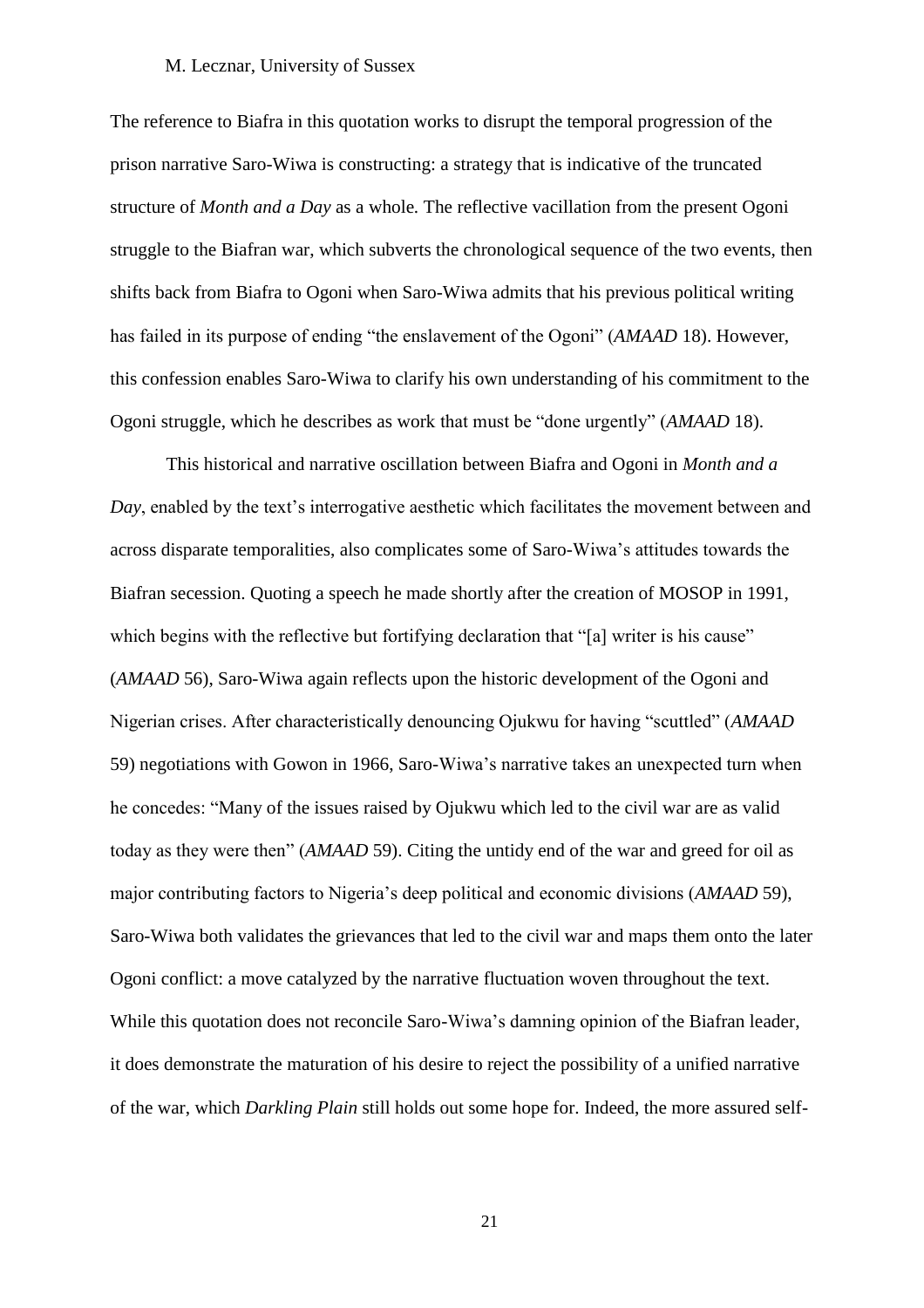reflexive aesthetic that Saro-Wiwa employs in *Month and a Day* enables him to perceive parallels as well as distinctions between himself and Ojukwu, and between Biafra and Ogoni.

By drawing attention to these parallels in spite of his personal feelings towards Ojukwu, Saro-Wiwa fulfils Said's call for public intellectuals to produce complex and sober histories that disrupt the "falsified unities" (37) offered by official national narratives. Building upon the self-reflexive work begun in *Darkling Plain*, *Month and a Day* offers an intricate fashioning of history through its complex internal movements and mirroring, which refract the Ogoni crisis through multiple historical lenses. This complexity nuances Saro-Wiwa's work on Biafra, enabling him to find balance between contradictory yearnings and help the reader to come to a deeper, but still crucially incomplete, understanding of his nation's history.

#### Locating Saro-Wiwa as an Embodied Intellectual in *Songs in a Time of War*

Saro-Wiwa's textual preoccupation with the history and canon of Biafra is clear, but by aligning him too closely with his civil war writing we risk conflating his work as a public intellectual with his textual rendering of the conflict. Such a reductive elision would work to deaden the idiosyncratic quality of Saro-Wiwa's voice in his texts, and problematically cast him as a symbol of the contested history of the civil war; Lock falls into this trap when he asserts that writing about the writer always involves writing about the Ogoni cause (4). Indeed, Saro-Wiwa himself explores the feeling of being reduced to a political sound bite in *Month and a Day*: "I had been very much in the news lately, and, as often happens to those who have the misfortune, was considered more a news item than as a living being with flesh and blood" (*AMAAD* 5). He demonstrates a perceptive understanding of the way his actions and writings were, and would go on to be, interpreted as disembodied symbols of political struggle. Misty Bastian reinforces the writer's perception by arguing that the name Ken Saro-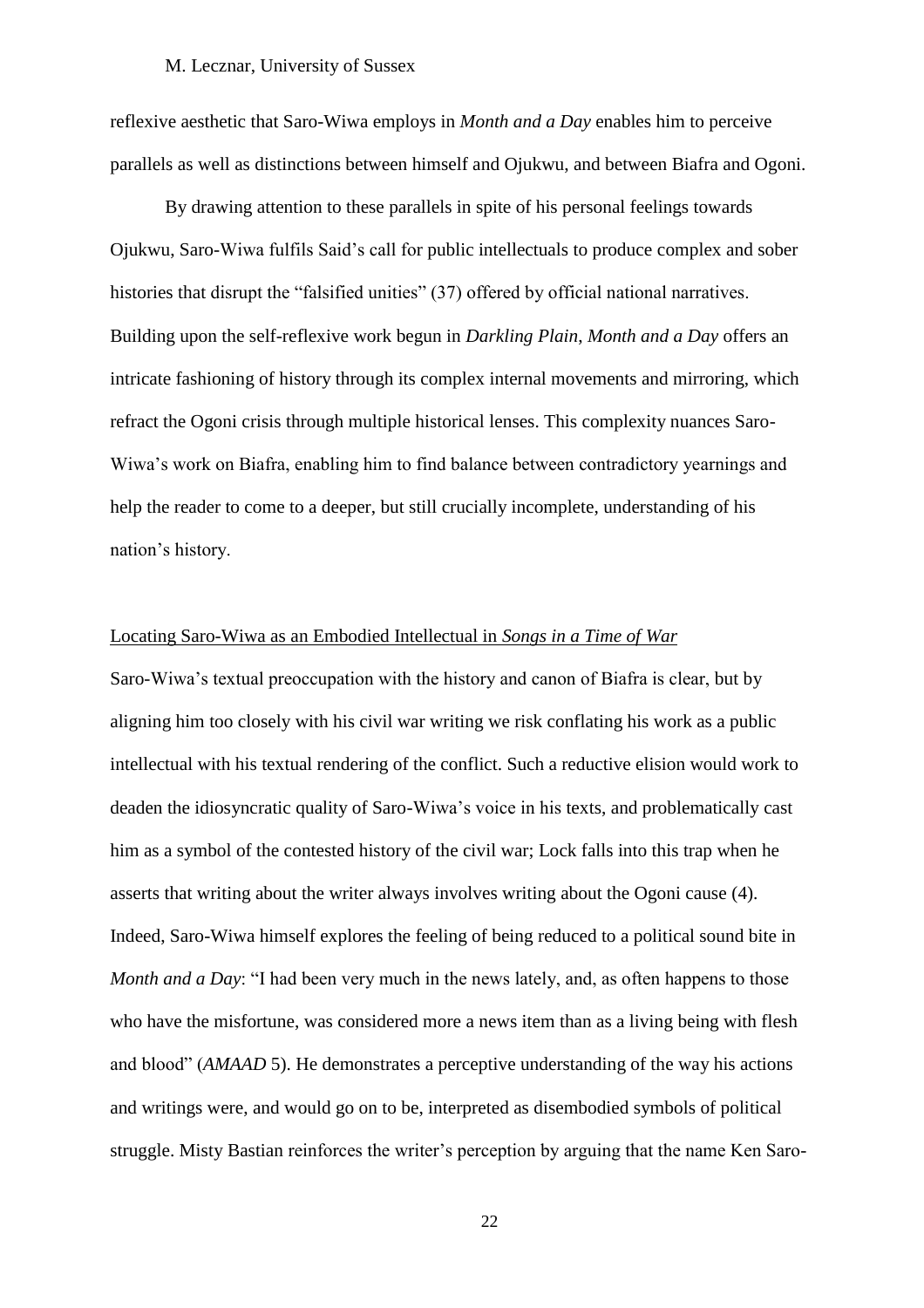Wiwa became a talisman for disparate and often ephemeral political causes during the Ogoni campaign (148). This process of appropriation and commodification has worked to gloss over Saro-Wiwa's particular motivations and tangible political impact. However, as the writer's self-reflexive memoirs resist being reduced to linear narratives of history, such a resistant textual aesthetic also works to disrupt the potential for discursive disembodiment in his poetry.

*Songs in a Time of War* (1985), which like *Darkling Plain* was written during the conflict but published more than a decade later, portrays and subverts the material effects of war by juxtaposing images of battle and destruction with the familial and intimate. An example of this oppositional linkage is evident in the short poem "Voices", where Saro-Wiwa contrasts the voices of those who instigated the war with his own: "[…] They speak of war / Of bows and arrows // They speak of tanks / And putrid human flesh // I sing my love / For Maria" (*SITW* 13). The writer opposes the emotion of his love for Maria, his wife, with the apathy and anonymity of those who propagated the war, while the reference to such embodied love in the final line disrupts the destructive decay presented earlier in the poem. Poetry is an embodied practice created through the body that expresses personal experience (Bracegirdle 211-212), and the edifying quality of love inscribed in "Voices" is further elaborated in the poem "For Maria". While the second poem does not overtly evoke the material consequences of the civil war, Saro-Wiwa does reveal that it is Maria "Who alone can quell the storm / That flays my heart" (*SITW* 26). It is then revealed that Maria's love eases and transforms Saro-Wiwa's suffering when he interacts with her physically: "Be the moon and the stars / And let me play still / In the softnesses you shed" (*SITW* 26). This poetic embodiment enables Saro-Wiwa to situate the war within his life and evoke a texture of humanity in his war poems, which Tanure Ojaide observes is unique among the poetry of the Biafran war (63).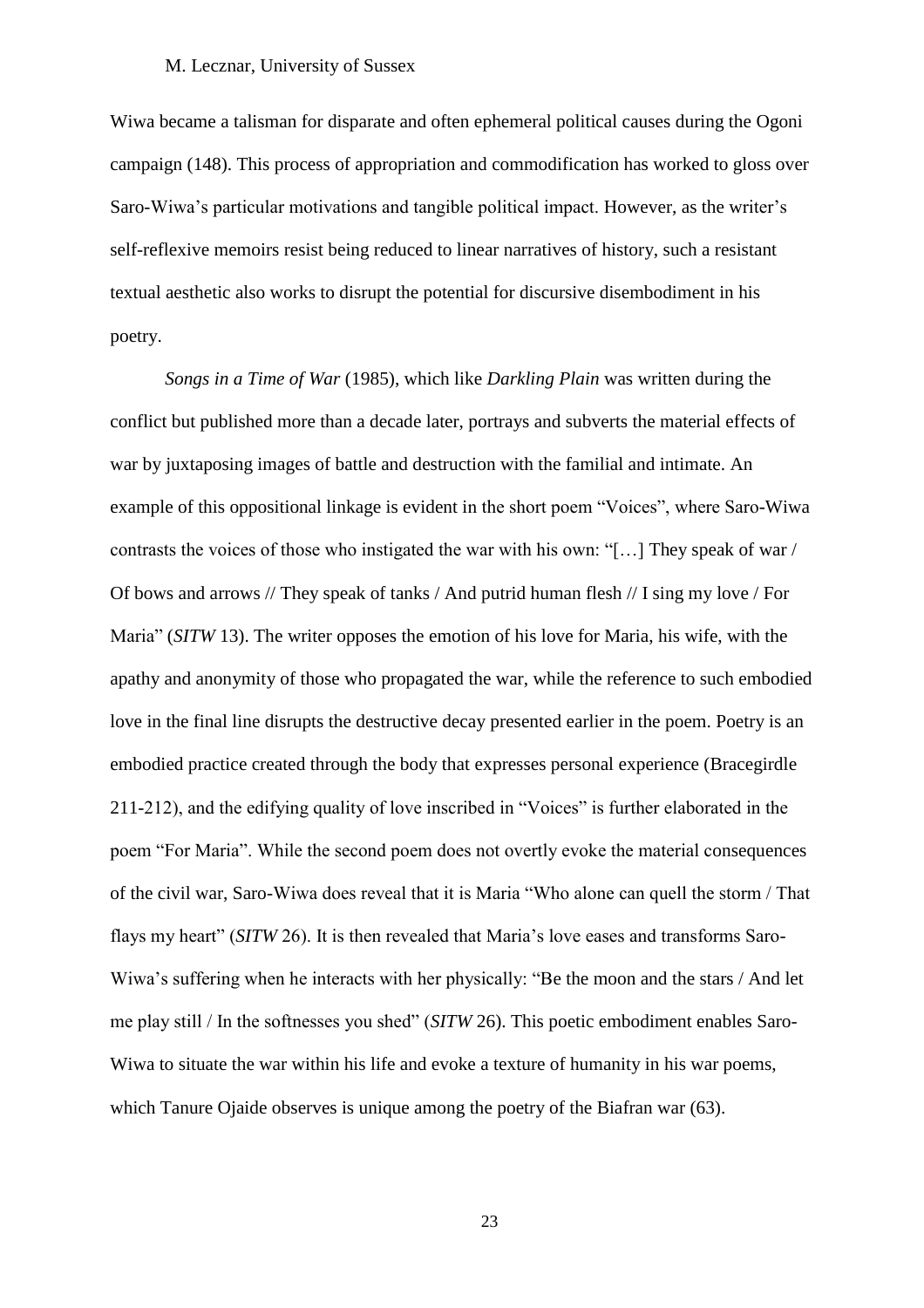Saro-Wiwa does not confine his poetry to this single collection; lines of verse crop up throughout his two memoirs, and songs are repeatedly inserted in his later letters. The poem "For Maria", for instance, appears untitled in *Darkling Plain*, which invokes another form of self-reflexive repetition in Saro-Wiwa's writing and works to help him negotiate his turmoil: "turning to softer, personal and more intimate matters […] bring me some calm" (*OADP*  166). The writer continually describes the pacifying and enabling effects of poetic composition. In *Month and a Day*, he describes the terrible feeling of being refused a transfer to hospital by a magistrate: "But that momentary feeling only evoked in me a determination to pour all my resources, intellectual and otherwise, into creating a society where such things would not be. It brought forth the beginnings of a song" (*AMAAD* 155). In this moment, when the corrupt and cruel nature of his incarceration is viscerally embodied, Saro-Wiwa is able to transform the pain he feels into a deep resolve to help alleviate oppression in his society. The song which follows, titled "The True Prison", describes prison not as a physical space, but as "the lies that have been drummed / Into your ears for one generation" (*AMAAD* 156). The sheer oppressive force of the lies and corruption that flourished in the wake of the Biafran war become crystallized in this song which, "Dear friend, turns our free world / Into a dreary prison" (*AMAAD* 156). Through the force of a poetic voice first forged during the civil war, we are able to relocate Saro-Wiwa as an embodied and compassionate figure in his writing.

The influence of this poetic invention is not only perceivable in Saro-Wiwa's own Biafran war texts, however. In "African 'Authenticity' and the Biafran Experience", Adichie remarks that a verse which she composed for *Yellow Sun* as part of the fragmented meta-text *The World Was Silent When We Died* was guided by the Igbo poet Christopher Okigbo's "sparkling, intrepid and unforgettable spirit" ("African 'Authenticity'" 52). Okigbo was killed whilst fighting for Biafra, and Adichie has often cited his influence on *Yellow Sun*. In the poem, Adichie explores the culpability of international bystanders who watched the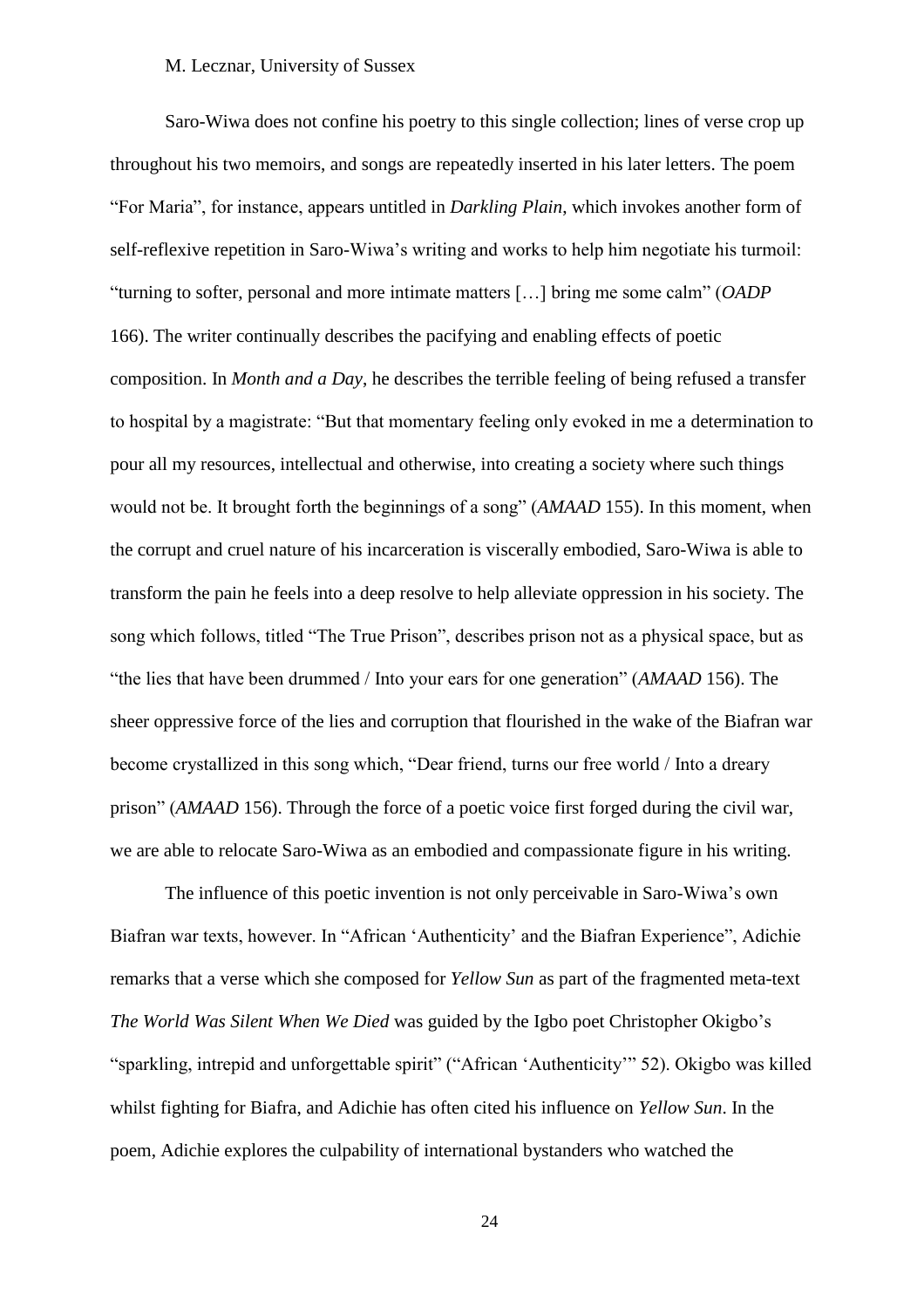humanitarian crisis unfold in Biafra but did little to alleviate it: "There were photos / Displayed in gloss-filled pages of your *Life* / Did you see? Did you feel sorry briefly / Then turn round to hold your lover or wife?" (375).

Adichie suggests that she wrote this poem as a tribute to Okigbo's spirit in *Yellow Sun*  ("African 'Authenticity'" 51). However, the reference to images of Biafra circulated by the international media, and the intimate detail of the "lover or wife" (375) who comforts a man unable to intervene, is much more evocative of Saro-Wiwa's poetic portrayal of the war. He sings his love for Maria in *Songs in a Time of War* precisely because he cannot stop the atrocities unfolding in Biafra nor fully fathom the scale of the trauma: a memory which he feels compelled to revisit time and again in his writing. Adichie's poem may condemn such inaction, but the embodied quality of the verse and its fragmented dispersal in *Yellow Sun* bear the hallmarks of Saro-Wiwa's own distinctive style. Indeed, the very political and literary force of Adichie's refashioning of the Biafran canon would not have been possible without Saro-Wiwa's earlier intervention, which helped to destabilize the history of the civil war and open up the canon to such creative reimagining.

# Conclusion

In Saro-Wiwa's closing statement to the Military Appointed Tribunal on 10 November 1995, which he was prevented from reading on the day, the writer affirms: "We all stand before history" (*AMAAD* 173). Although he did not live to see the liberation of the Ogoni people or Nigerian society more broadly from corruption, his multi-form writing of the Biafran war demonstrates an ethical and embodied commitment to the interrogation of history as a never finished process of both creation and destruction: of love and hope as well as hate and despair. This commitment becomes transcendentally re-embodied in Saro-Wiwa's late poem "For Sister Majella McCarron": "How many hours have we shared / And what oceans of ink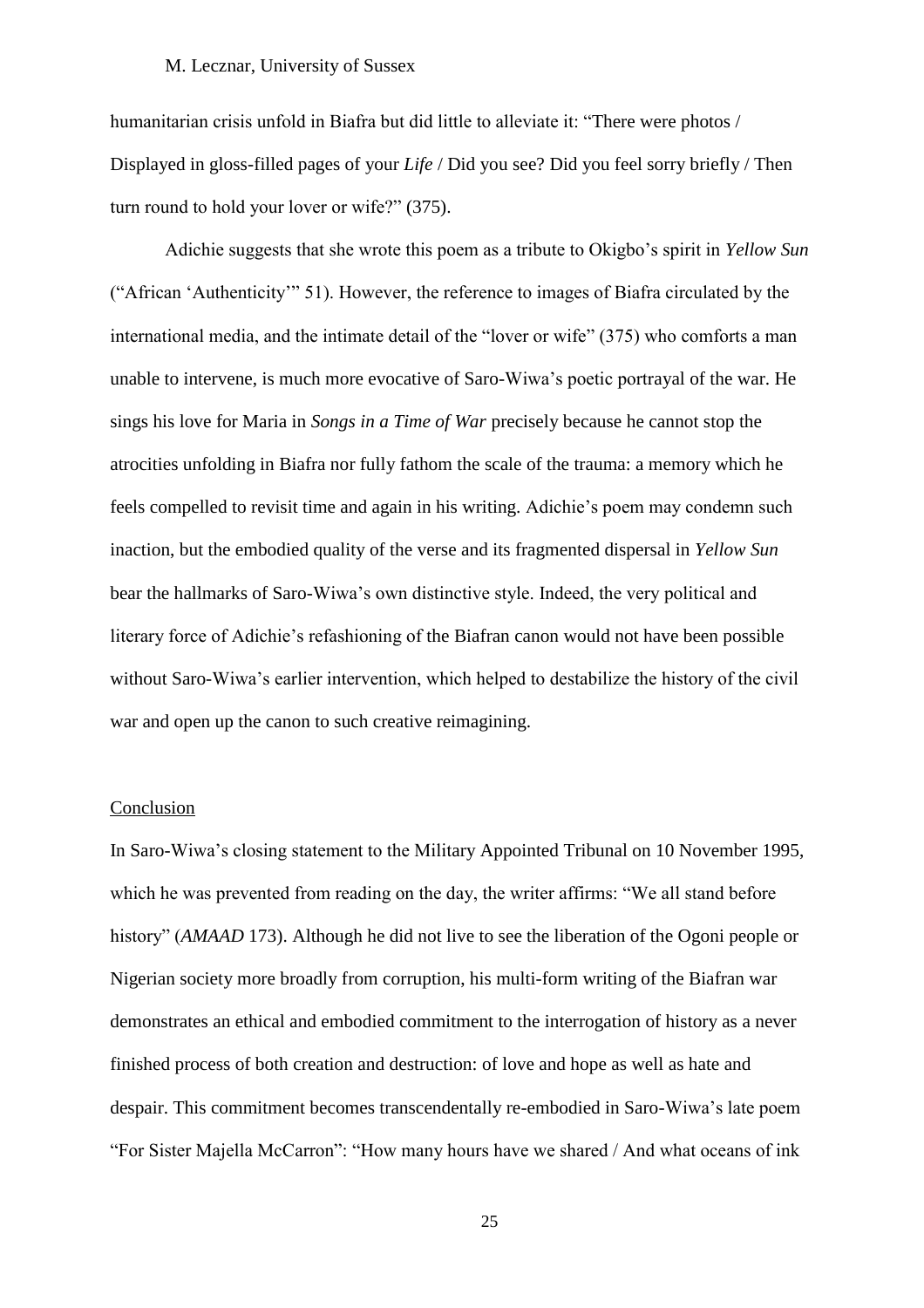poured / From fearful hearts beating together / For the voiceless of the earth!" (*SWBT* 137). The Biafran war is not named here, but the conflict's haunting presence is woven through the hours of struggle, the oceans of ink and beating heart that drive Saro-Wiwa to empower the voiceless and oppressed. While he cannot resolve the Nigerian interregnum, and indeed rejects the very possibility of reconciling the Biafran trauma in his writing, his humane compassion remains embodied and alive in these texts: texts which encourage us all to help turn a dreary prison into a free world.

## **Endnotes**

- 1. The letter was written on 13 August 1994, 16 months before Saro-Wiwa's execution by the Nigerian military government on 10 November 1995 (*Silence Would Be Treason* 167). Sr. Majella, a member of the Missionary Institute of Our Lady of Apostles in Cork, worked extensively with Saro-Wiwa to campaign for Ogoni justice (Fallon 5).
- 2. In the essay, Gordimer explores her precarious position as a white writer in South Africa in the late period of apartheid, and calls for a new form of social democracy that rejects the economic and military oppression of Western capitalism.
- 3. The Biafran war canon is a large corpus of novels, plays, memoirs, poetry collections, and short stories written by Nigerian and transnational writers. For a comprehensive bibliography of the Nigerian Civil War canon, see Ugochukwu.
- 4. The novel, which I henceforth refer to as *Yellow Sun*, won Adichie the Orange Prize for Women's fiction in 2007.
- 5. For Caruth's work on trauma, see *Trauma: Explorations in Memory* (1995) and *Unclaimed Experience: Trauma, Narrative, and History* (1996).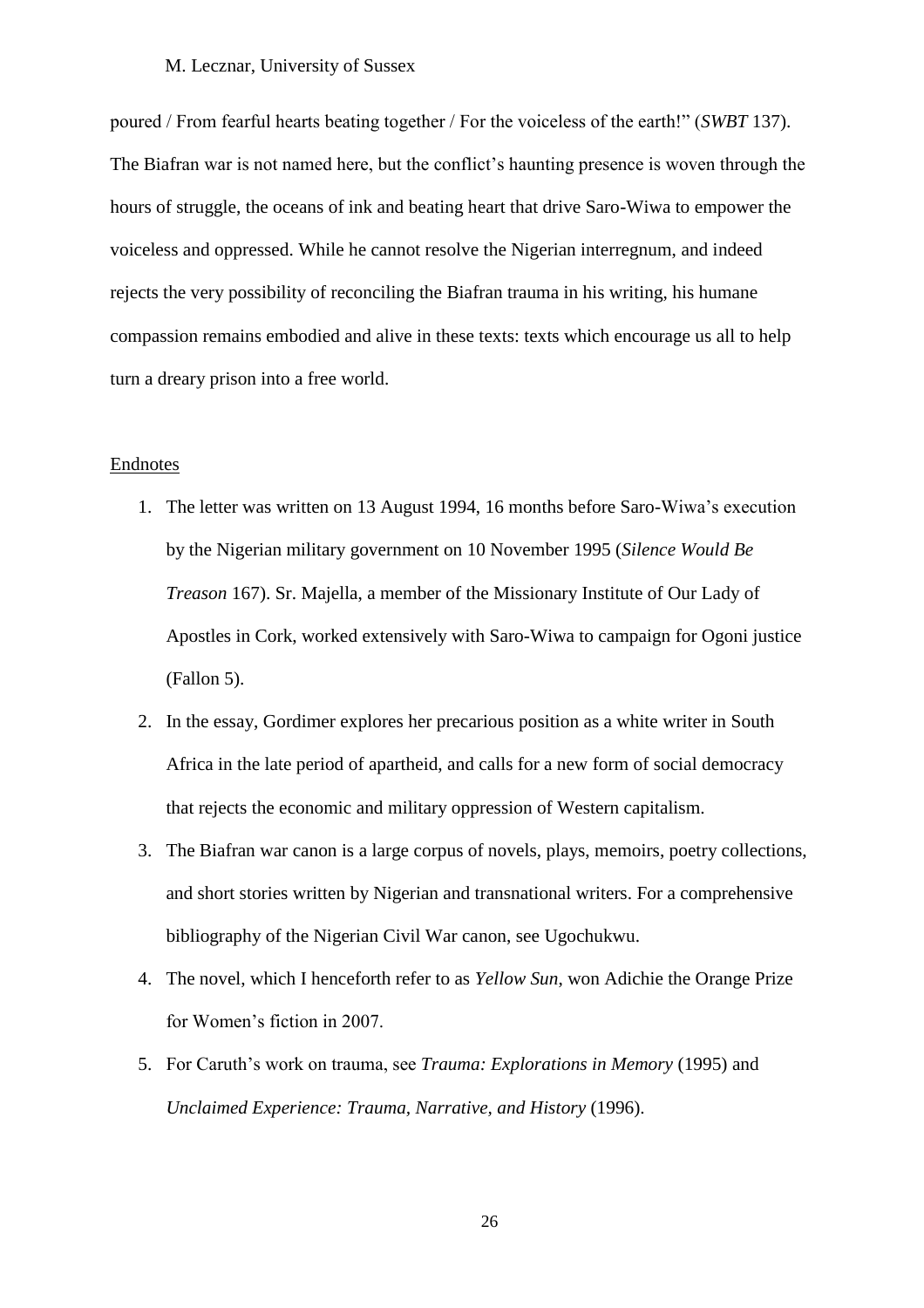- 6. Ejiofor and Elba perform in *Half of a Yellow Sun* (2013) and *Beasts of No Nation*  (2015) respectively. *Beasts of No Nation* premiered on the television streaming website Netflix in October 2015.
- 7. I henceforth refer to *On a Darkling Plain* as *Darkling Plain*.
- 8. I henceforth refer to *A Month and a Day* as *Month and a Day*.
- 9. For further work on the narrative and political implications self-reflexivity, see Kapoor.
- 10. *The Man Died* was published soon after the end of the conflict, so Soyinka's response was much more immediate than Saro-Wiwa's in *Month and a Day*.

#### Works Cited

Achebe, Chinua. *There Was a Country: A Personal History of Biafra*. London: Penguin, 2012. Print.

Adichie, Chimamanda Ngozi. "African 'Authenticity' and the Biafran Experience."

*Transition* 99 (2008): 42-53. Print.

\_\_\_\_\_\_\_\_\_\_\_\_\_\_\_\_\_\_\_\_\_\_\_. *Half of a Yellow Sun*. London: Harper Perennial, 2006. Print.

- Asika, Ukpabi. *No Victors; No Vanquished: Opinions 1967-1968*. Apapa: East-Central State Information Service, 1968. Print.
- Bastian, Misty L. "'Buried Beneath Six Feet of Crude Oil': State-Sponsored Death and the Absent Body of Ken Saro-Wiwa." *Ken Saro-Wiwa: Writer and Political Activist.* Eds. Craig W. McLuckie and Aubrey McPhail. Boulder and London: Lynne Reinner, 2000. 127-152. Print.
- *Beasts of No Nation*. Dir. Cary Fukunaga. Perf. Idris Elba, Kurt Egyiawan, Abraham Attah. Netflix and Bleeker Street, 2015. Film.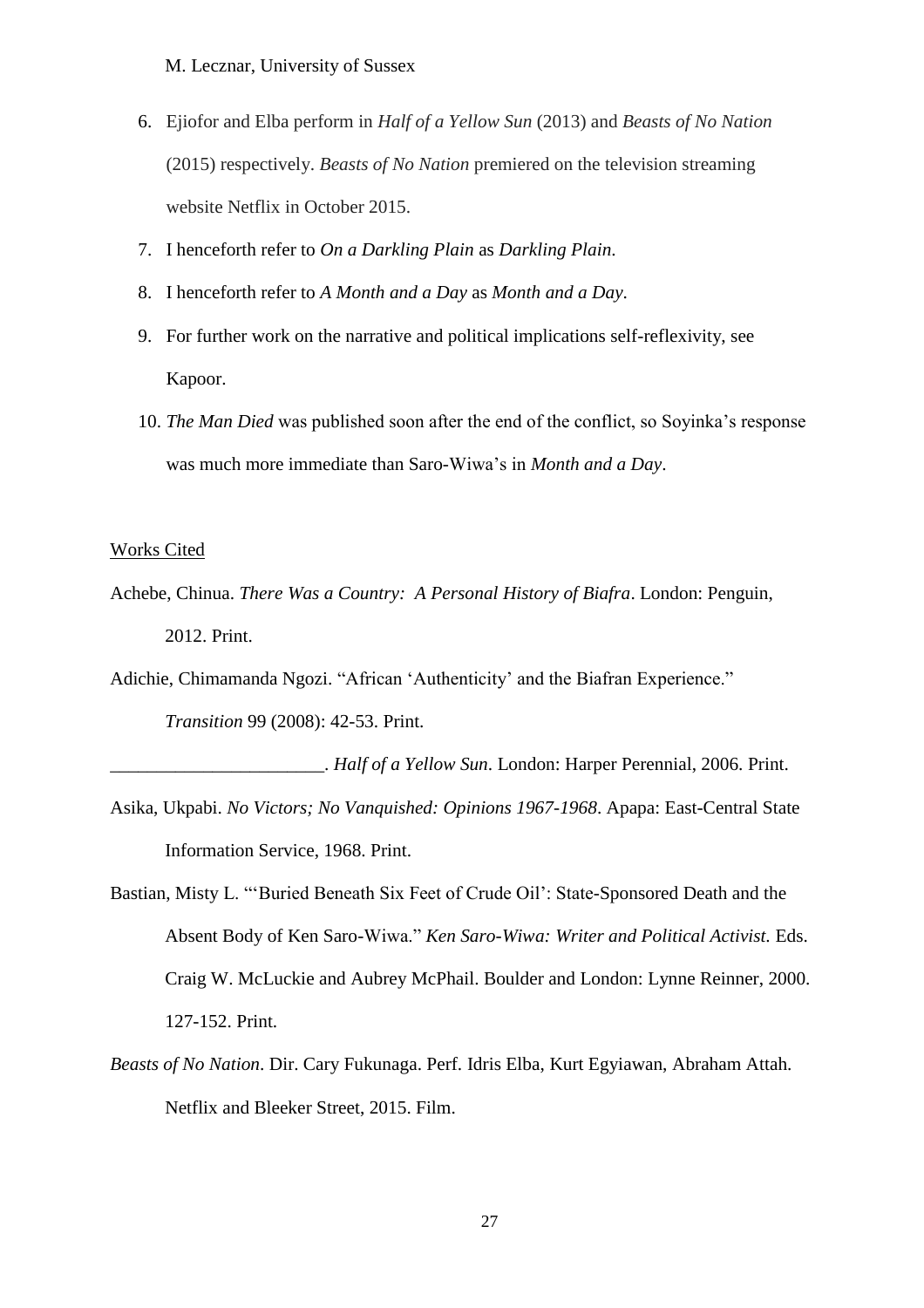- Beus, Yifen. "Authorship and criticism in self-reflexive African cinema." *Journal of African Cultural Studies* 23.2 (2011): 133-152. Print.
- Bracegirdle, Christina Elizabeth. "Discovering embodiment: A poetic method." *Body, Movement and Dance in Psychotherapy* 7:3 (2012): 201-214. Print.
- Brouillette, Sarah. *Postcolonial Writers in the Global Literary Market*. London: Palgrave Macmillan, 2007. Print.
- Caruth, Cathy. *Unclaimed Experience: Trauma, Narrative, and History*. Baltimore and London: Johns Hopkins University Press, 1996. Print.

\_\_\_\_\_\_\_\_\_\_\_. *Trauma: Explorations in Memory*. Baltimore and London: Johns Hopkins University Press, Print. 1995.

- Colapietro, Vincent. "Distortion, fabrication, and disclosure in a self-referential culture: The irresistible force of reality." *Self-Reference in the Media*. Eds. Winifred Nöth and Nina Bishara. Berlin and New York: Mouton de Gruyter, 2007. 31-43. Print.
- Craps, Stef. *Postcolonial Witnessing: Trauma Out of Bounds*. Basingstoke and New York: Palgrave Macmillan, 2013. Print.
- Currey, James. *Africa Writes Back: The African Writers Series & the Launch of African Literature*. Oxford: James Currey, 2008. Print.
- Eke, Maureen N. "The Novel: *Sozaboy: A Novel in Rotten English.*" *Ken Saro-Wiwa: Writer and Political Activist.* Eds. Craig W. McLuckie and Aubrey McPhail. Boulder and London: Lynne Reinner, 2000. 87-106. Print.
- Ekwensi, Cyprian. *Divided We Stand: A Novel of the Nigerian Civil War*. Enugu: Fourth Dimension, 1980. Print.

Emecheta, Buchi. *Destination Biafra*. London and New York: Alison and Busby, 1982. Print.

Ezenwa-Ohaeto. "Ken Saro-Wiwa." *Twentieth Century Caribbean and Black African Writers*. Eds. Bernth Lindfors and Reinhard Sander. Detroit: Gale, 1996. 331-339. Print.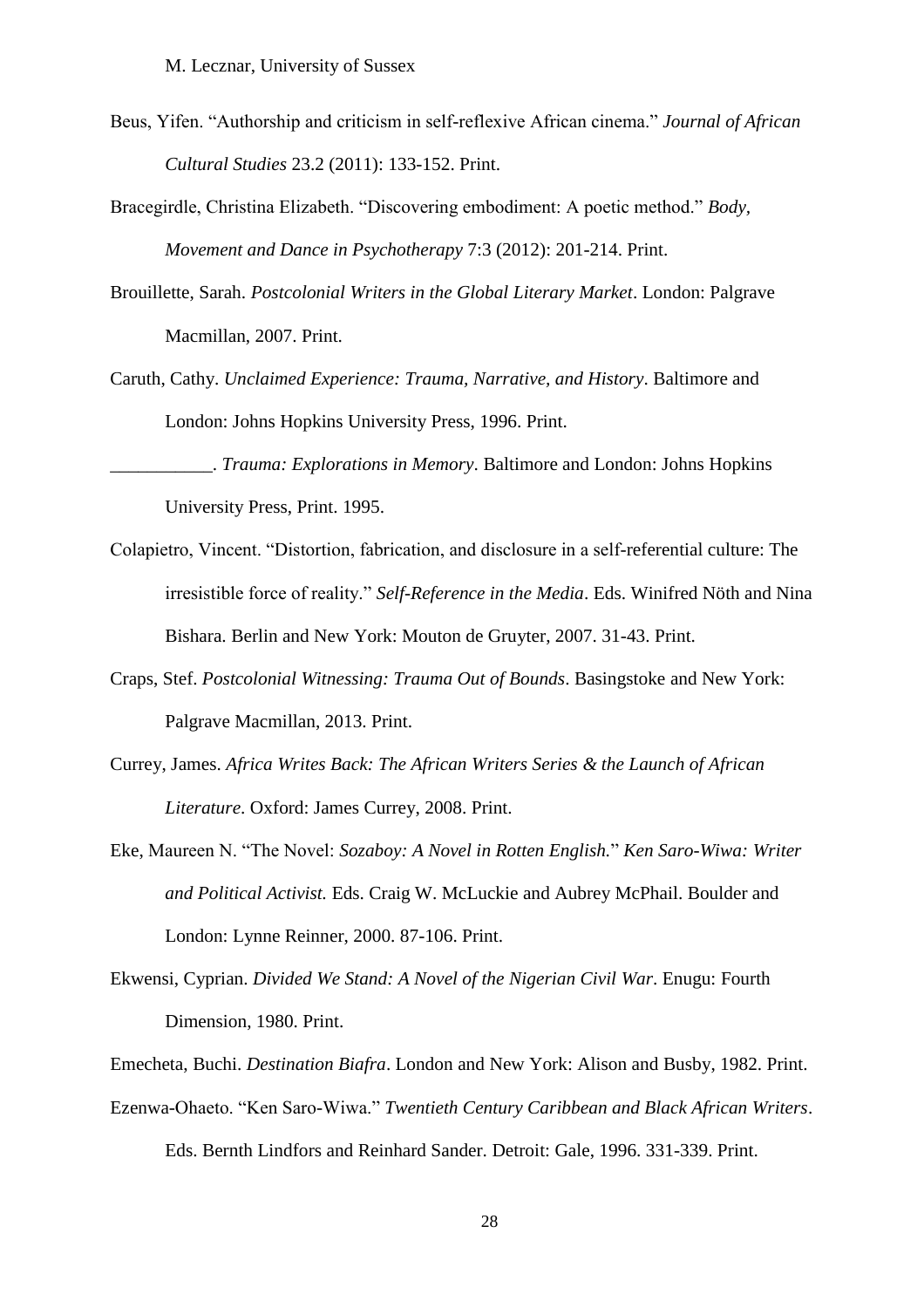- Fallon, Helen. "The Ken Saro-Wiwa Collection at the Library, National University of Ireland Maynooth." *Silence Would Be Treason: Last Writings of Ken Saro-Wiwa*. Eds. Ide Corley, Helen Fallon and Laurence Cox. Dakar: CODESRIA, 2013. 3-13. Print.
- Gordimer, Nadine. "Living in the Interregnum." *The New York Review of Books* 29.21/22 (1983): n. pag. Web. 10 Aug 2015.
- Gramsci, Antonio. "Hegemony, Intellectuals and the State." *Cultural Theory and Popular*  Culture: A Reader. 3<sup>rd</sup> ed. London: Pearson, 2006. 85-91. Print.
- *Half of a Yellow Sun.* Dir. Biyi Bandele. Perf. Thandie Newton, Chiwetel Ejiofor, John Boyega, Anika Noni Rose. Metro International Entertainment, 2013. Film.
- Huggan, Graham. *The Postcolonial Exotic: Marketing the Margins*. London and New York: Routledge, 2001. Print.

Iweala, Uzodinma. *Beasts of No Nation*. London: James Murray, 2005. Print.

- Kapoor, Ilan. "Hyper-self-reflexive development? Spivak on representing the Third World 'Other'." *Third World Quarterly* 25.4 (2006): 627-647. Print.
- Lock, Charles. "Ken Saro-Wiwa, or 'The Pacification of the Primitive Tribes of the Lower Niger." *Ken Saro-Wiwa: Writer and Political Activist.* Eds. Craig W. McLuckie and Aubrey McPhail. Boulder and London: Lynne Reinner, 2000. 3-16. Print.

Luckhurst, Roger. *The Trauma Question*. London: Routledge, 2008. Print.

- McLuckie, Craig W. "Literary Memoirs and Diaries: Soyinka, Amadi, and Saro-Wiwa." *Ken Saro-Wiwa: Writer and Political Activist.* Eds. Craig W. McLuckie and Aubrey McPhail. Boulder and London: Lynne Reinner, 2000. 29-52. Print.
- Mezler, Arthur M. "What Is an Intellectual?" *The Public Intellectual: Between Philosophy and Politics*. Eds. Arthur M. Mezler, Jerry Weinberger and M. Richard Zinman. Lanham: Rowman & Littlefield, 2003. 3-14. Print.